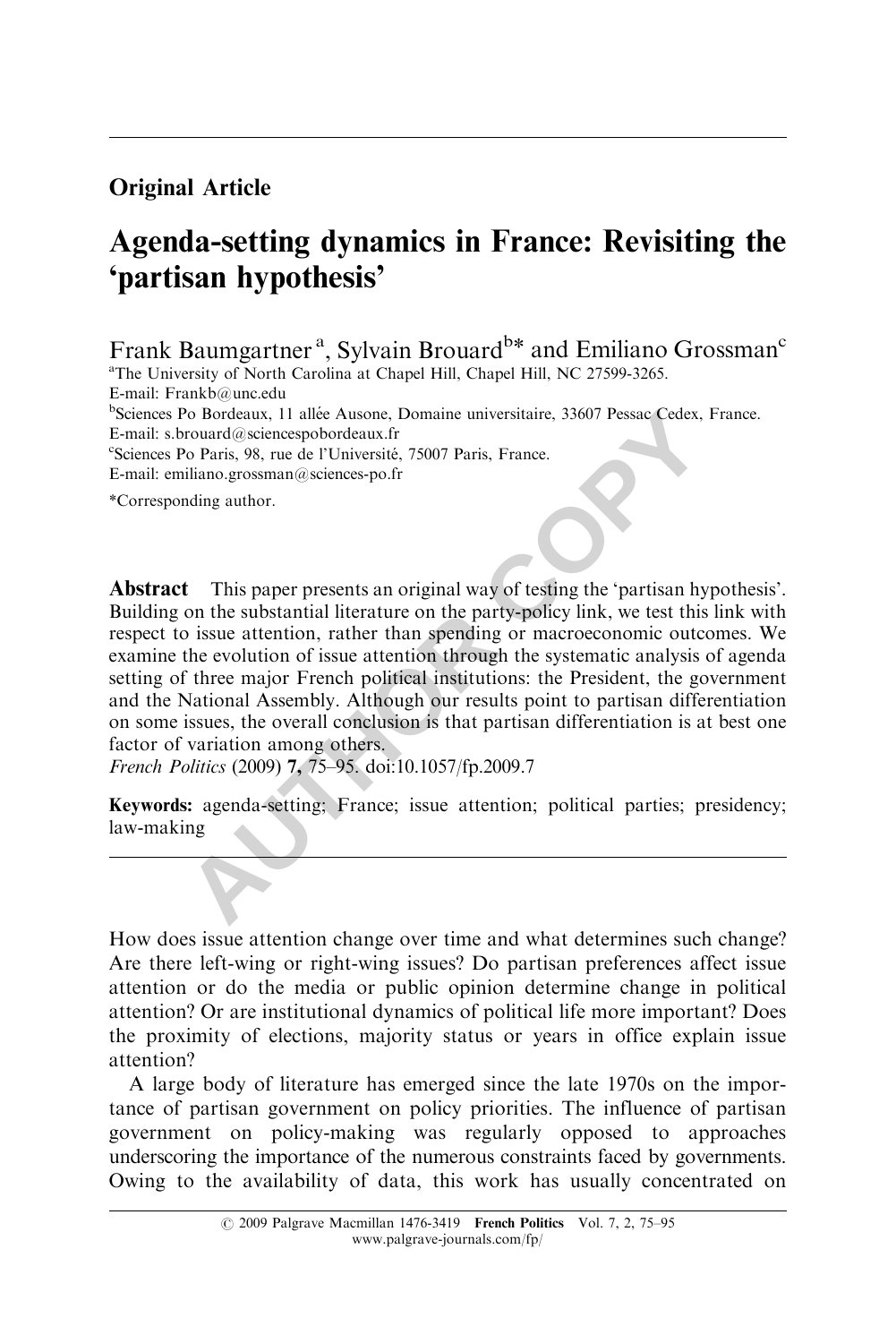spending patterns and macroeconomic outcomes. Moreover, both strands of literature have progressively converged, as it is generally acknowledged that it has become more difficult to make a difference for left-wing or right-wing majorities in a context of increasing budget deficits and international capital mobility.

This paper examines the dynamics of issue attention in France. It develops an entirely new way of testing for the partisan differentiation hypothesis. In doing so, it will draw on the increasing amount of monographic or comparative work on the politics of attention and agenda setting. It is based, moreover, on original data on presidential speeches, bills, government statements and bill proposals. For all of these indicators, we possess data for the period between 1986 and 2006.

1, on Original data on presidential speeches, oms, gove<br>at an oill proposals. For all of these indicators, we possess d<br>d between 1986 and 2006.<br>bjective on the French case has several dimensions. First and for<br>to renew th Our objective on the French case has several dimensions. First and foremost, we want to renew the study of French institutions by developing original and innovative indicators of the life of political institutions, as well as partisan and media indicators. Although this paper is only a first step towards this wider objective, it already builds on a significant amount of data. Second, from a more comparative point of view, we intend to build on the literature in comparative politics and comparative public policy, as well as on the currently ongoing agenda projects elsewhere (Wilkerson et al, 2009), to explore the dynamics of attention and to understand the specific determinants – institutional or other – of issue attention change.

In this paper, we will concentrate in particular on the importance of the partisan character of particular issues. To which extent are issues partisan: that is left-wing or right-wing? To which extent, on the contrary, are they determined by other factors? In the rest of this paper, we will first discuss in further detail our research outline and hypotheses. We then look at static differences, before looking into a small sample of individual policy areas.

#### Issue Attention and Partisanship

In democratic theory, whether traditional or economic, people vote in accordance with policy preferences, and political parties propose and try to implement specific policies for instrumental or intrinsic reasons. So, the identity of the governing parties should matter in policy-making. This is one of the major underlying assumptions of contemporary liberal democracies.

Yet, historically a significant number of scholars have questioned this relationship. For example, Cutright (1965), Haniff (1976) or Wilenski (1975) point out that welfare-state expenses depend on economic growth and demographic variations rather than on partisan preferences. And there is a lot of evidence to show that even today, the ageing of European populations is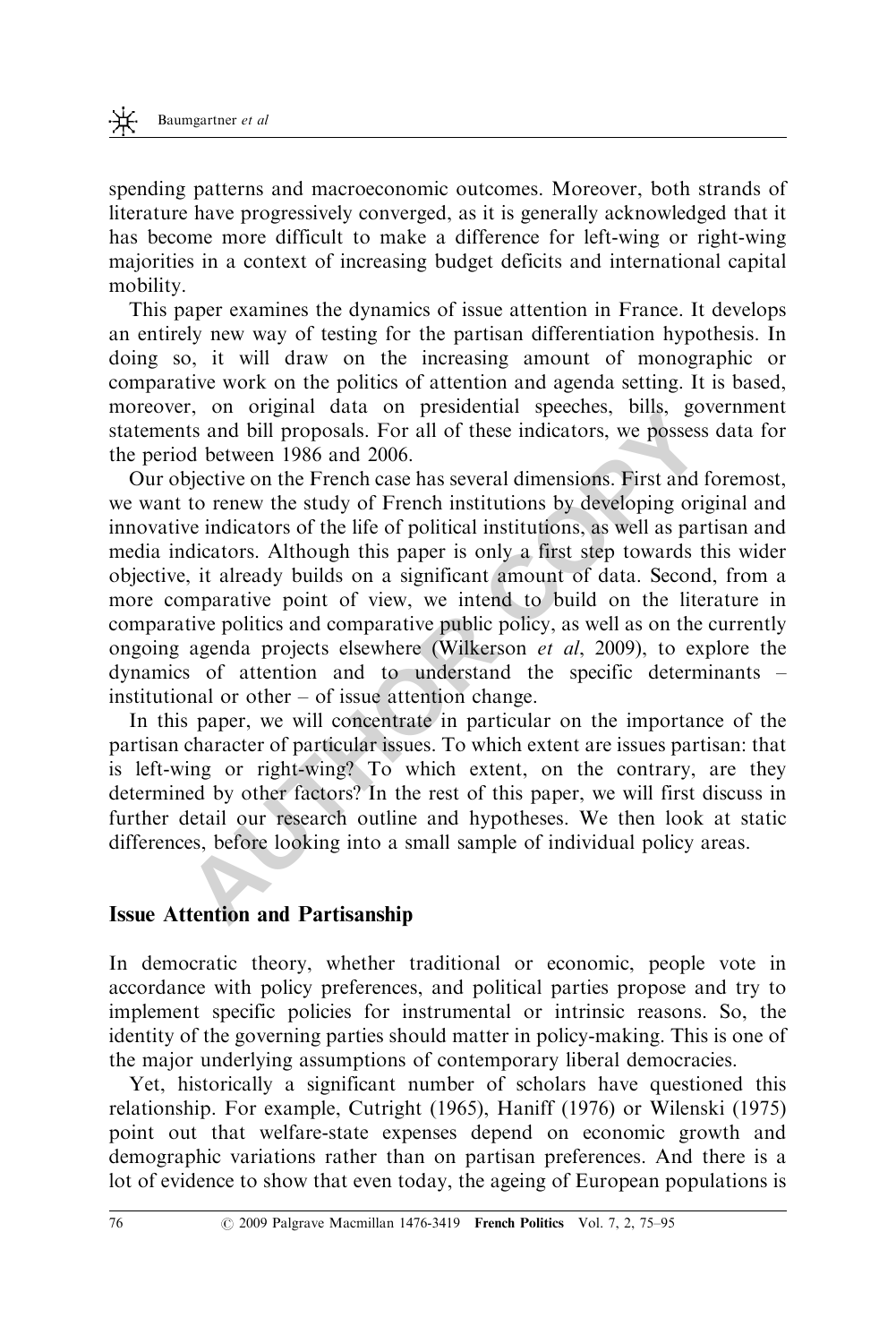the single most important factor driving reforms and welfare state retrenchment.<sup>1</sup> The detailed historical work of R. Rose and P.L. Davies (1994) on British policies also concludes that parties do not matter in policy-making.

The resulting 'partisan-neutrality' thesis has in turn been criticized by the defendants of what can be called the 'partisan differentiation' thesis. According to the latter, partisan composition of governments does affect policies. This was initially a way to demonstrate the intrinsically political character of public spending, as opposed to efficiency- or economy-based explanations (Cameron, 1978; Castles and McKinlay, 1979; Castles, 1982; Blais et al, 1993). Much work in this tradition has mainly been based on general assumptions of what typical left-wing and right-wing spending patterns are supposed to look like. Based on the assumption of 'issue ownership,' the Left, for instance, was expected to spend more on welfare, while the Right was supposed to increase spending in defence (Bawn, 1999). Most of this literature however is mainly concerned with general attributes of left- and right-wing spending.

adurion has hamily been based on general assumptions of what<br>a and right-wing spending patterns are supposed to look like. Based and right-wing spending patterns are supposed to look like. Based or on welfare, while the Ri In one of its most forceful and more interesting versions, this argument is based on the effect of party platforms on spending. Budge and Hofferbert present the partisan hypothesis as a 'mandate theory of party democracy' (Budge and Hofferbert, 1990; Hofferbert and Budge, 1992). This groundbreaking work has had a lasting influence as it presents several original specifications concerning the importance of salience and issue ownership (Budge and Hofferbert, 1990, p. 114). Unlike earlier and much subsequent work, moreover, Budge and Hofferbert show that party platforms are a significant predictor of spending priorities, irrespective of diverging political structures, even in countries with supposedly weak parties such as the United States.2 They confirm mandate theory and, thus, one of the fundamental justifications of liberal democracies.

The actual importance of the partisan hypothesis has been qualified, however. Schmidt has shown that certain contexts and institutions may somewhat weaken partisan influence on policy-making (Schmidt, 1996, 2002). Moreover, several recent contributions have questioned the continuing importance of partisan influence. Boix, for instance, shows that while the partisan hypothesis has been verified for much of the post-war period, specific spending patterns have faded between the late 1980s and early 1990s (Boix, 2000).

The explanations for fading differences or the 'end of ideology' are various. While some authors have renewed industrial society convergence theory (Pryor, 1968; Parkin, 1973), others claim that other factors may decrease the likeliness of partisan influence. In particular, some scholars explain that globalization (Garrett and Lange, 1989; Keohane and Milner, 1996), the increasing levels of complex interdependence (Nye, 1976; Keohane and Nye, 1989) and international capital mobility (Goodman and Pauly, 1993; Frieden and Rogowski, 1996; Garrett, 1996; Simmons, 2001) decrease sharply the probability of partisan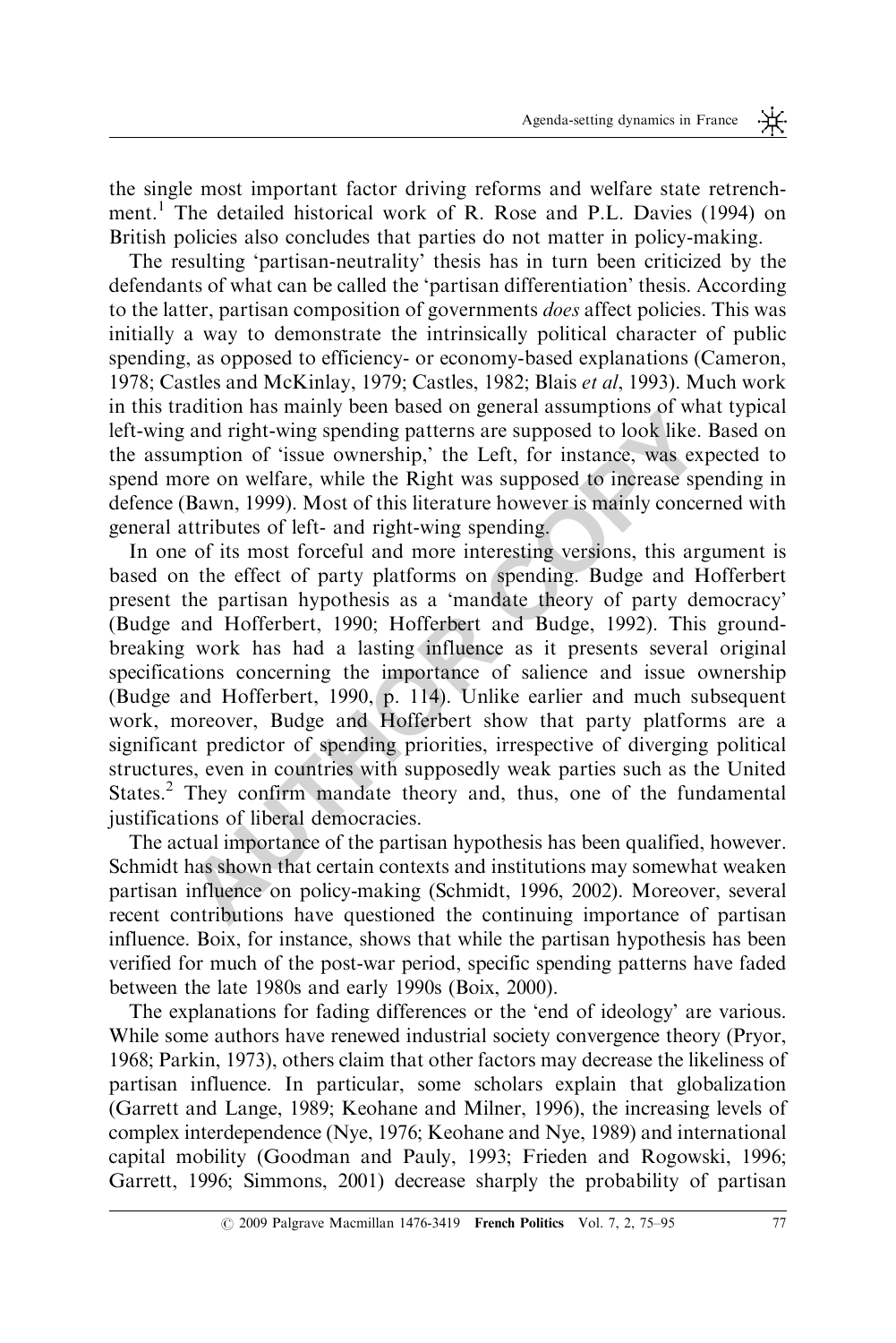influence. More generally, arguments about the cartelization of parties (Katz and Mair, 1995; Blyth and Katz, 2005) or the decline of the social basis of party politics (Crouch, 2004; Mair, 2005) come to similar conclusions concerning decreasing party influence.

In sum, while some say that parties do not have any significant influence on most issues, others argue that they do. A third line of arguments puts forth that parties may have had an influence in the past, but that this influence is fading.

For the purpose of this paper, we adopt a cursory view of party influence. Our data starts in 1986, that is, at a time when influence was weakening even according to most of the tenants of the partisan differentiation thesis. Therefore, we will not test for the evolution of partisan influence, but simply for the presence of partisan influence over the whole period. In this period of supposed decline of party influence, any effect or influence will be interesting.

g to most of the lenatis of the partisan direteration<br>
e. we will not test for the *evolution* of partisan influence, but sim-<br>
and decline of partiy influence, any effect or influence will be inter-<br>
by the decline of par Moreover, we will avoid assigning issue ownership arbitrarily, as much of the above quoted work has done. Issue ownership is  $-$  by nature – contested, especially when the issue is durably salient (Green-Pedersen, 2007). We test the simple hypothesis that parties have different policy priorities and that partisanship will induce variation in attention allocation. This hypothesis has the great advantage of being easily testable. This is not to say that certain issues are not historically linked to particular political camps. Yet, we believe it is essential to adopt a more exploratory approach of issue ownership. As classical spending patterns do appear to weaken over time, it is necessary to look for the way in which issue *attention* may account for new forms of partisan differentiation.

How do we apply the debate on partisan influence to issue attention, rather than spending? Let's look first at the partisan neutrality hypothesis. A first argument is very straightforward: given that portfolio holders want to attach their name to a policy initiative, each government, president, or legislature will try to legislate on each topic. Put differently, parties are made of individuals and party leaders, once in power, will attach more importance to their own success than to the values and the ideology of their party. Second, even assuming, on the contrary, that parties are indeed characterized by strong (ideological) preferences, this does not necessarily affect issue attention: newly elected governments will want to erase changes from outgoing governments. This will thus induce a similar attention allocation after alternation, even if this does not – and cannot – account for changes in the direction of given policy. Provided that alternation has been the rule for every general legislative election in France between 1981 and 2002, that is all the elections in our sample, this hypothesis is paramount for our paper. Finally, a third line of argument posits that governments are driven by the general dynamics of public problems that arise from the media agenda, public opinion, international events, the economy, etc. In the last perspective, political attention is thus first of all shaped by external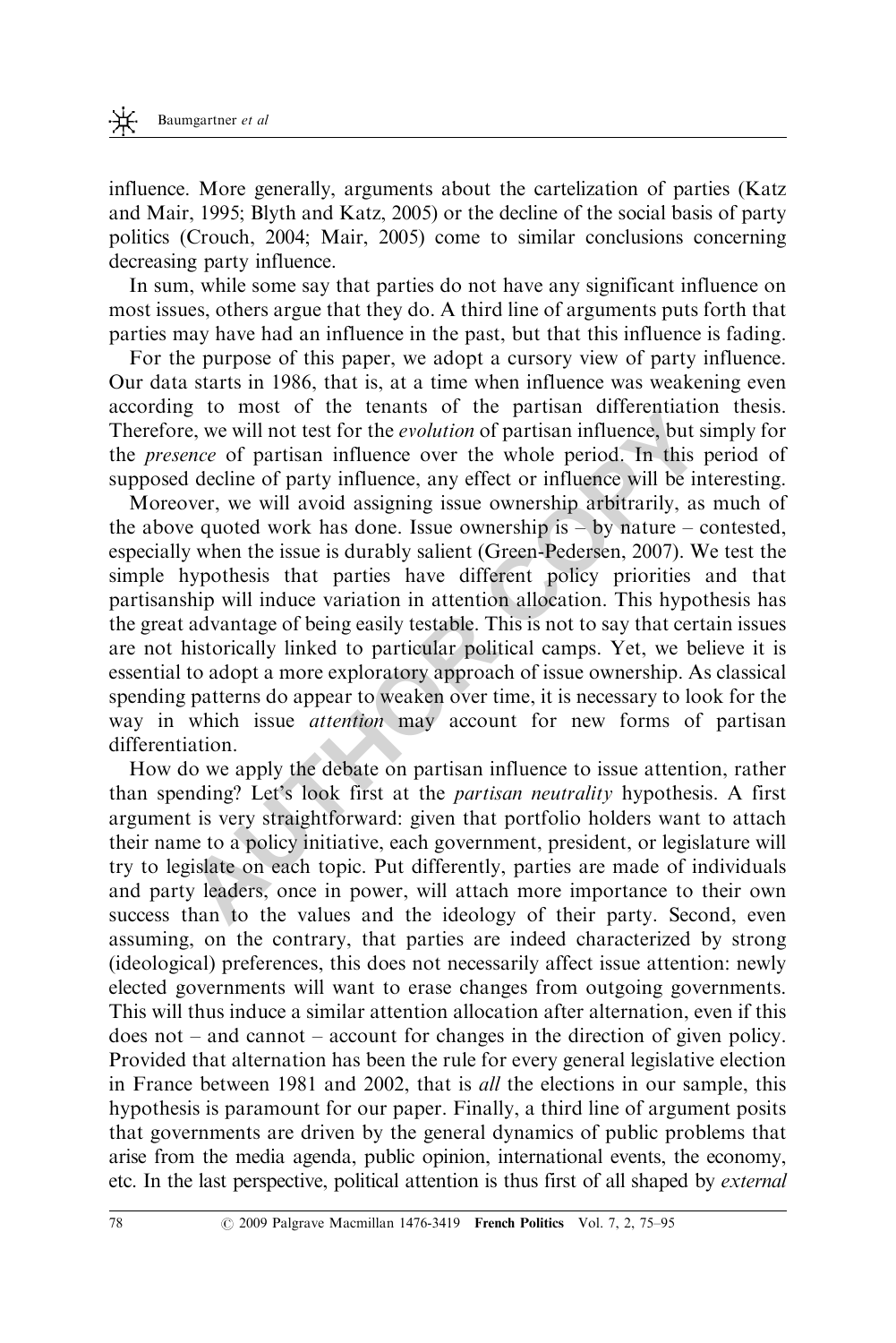events. So there are strong reasons to expect no differences in the allocation of attention across issues by governments controlled by the Left and Right.

not gives incentives to partical partical partical particular states in our diverse term categories of voters. Priming some issues is also a way to transland confirms a given image of issue ownership (Bélanger, 2008, the o Turning now to the *partisan differentiation* hypothesis, several equally simple assertions can be made. Party competition is at least partially characterized by conflicting policy preferences. So parties will try to attach their name to particular policies and measures according to their policy preferences. They have a reputation based on the policy stances taken in the past. Moreover, different partisan constituencies dedicate an uneven level of attention and importance to different issues. So beyond conflicting policy preferences, party competition gives incentives to parties to prioritize certain issues in order to attract certain categories of voters. Priming some issues is also a way to avoid the electoral penalty of a bad reputation in specific policy fields. Most importantly, however, it is what parties do when they are in office that actively shapes and confirms a given image of issue ownership (Bélanger, 2008, p. 478). Since issue ownership is contested, parties will often try to underscore the ownership of 'traditional' areas to confirm the continued valuation of a particular area, especially, when ownership is contested (Blomqvist and Green-Pedersen, 2004).

Those alternative hypotheses are of course fundamental. Given our data, we will not be able to take into account all potentially meaningful dimensions. In particular, for the time being, we lack systematic data on external variables. Moreover, it will not be possible – within the limits of this paper – to explore in more detail the eventual sources of partisan similarity, as this would require a separate and specific research design. In sum, then, we will only look at whether differences between parties are strong and significant.

# Data and Classification

As mentioned in the introduction, we draw on the four different series shown in Table 1: statutes, Presidential New Years' Address, government bills and weekly government statements.

The four series are very different, of course, in that they vary in frequency, type of content and style. The number of adopted laws in France is much lower than, say, in the United States (Brouard et al, 2009). It is only about 100 on average in the post-war period, which comes close to the average in most European Union member states. Another peculiarity is the very high share of 'international affairs' bills, which make up about 40 per cent of adopted laws on average. This is mainly because of the fact that all international conventions and agreements – including bilateral agreements – have to be ratified by law.

The Presidential New Year's Address ('speeches') can hardly be compared to the US-equivalent either. Unlike the State-of-the-Union speech, it is rather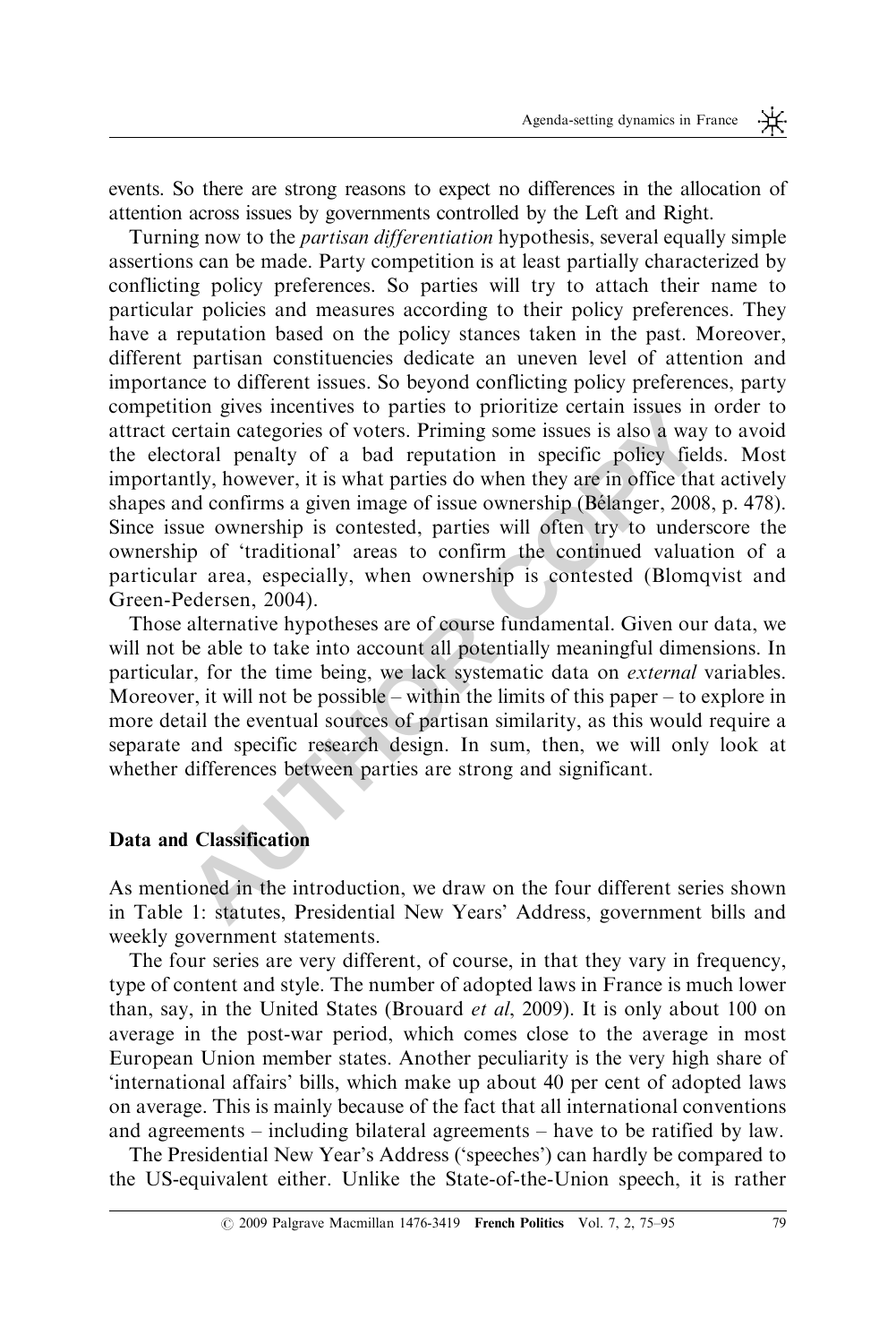|                |                | Laws             |               | <b>Speeches</b>  |               |                  | <b>Bills</b>  | Communications   |               |
|----------------|----------------|------------------|---------------|------------------|---------------|------------------|---------------|------------------|---------------|
|                |                | $\boldsymbol{N}$ | $\frac{0}{6}$ | $\boldsymbol{N}$ | $\frac{0}{0}$ | $\boldsymbol{N}$ | $\frac{0}{0}$ | $\boldsymbol{N}$ | $\frac{0}{6}$ |
| $\mathbf{1}$   | Economics      | 93               | 5.01          | 160              | 14.83         | 101              | 6.06          | 74               | 4.12          |
| $\overline{c}$ | Civil Rights   | 52               | 2.80          | 64               | 5.93          | 40               | 2.40          | 52               | 2.90          |
| 3              | Health         | 49               | 2.64          | 27               | 2.50          | 42               | 2.52          | 72               | 4.01          |
| 4              | Agriculture    | 30               | 1.62          | 3                | 0.28          | 33               | 1.98          | 42               | 2.34          |
| 5              | Labor          | 77               | 4.15          | 73               | 6.77          | 114              | 6.84          | 109              | 6.07          |
| 6              | Education      | 20               | 1.08          | 32               | 2.97          | 18               | 1.08          | 134              | 7.47          |
| 7              | Environment    | 34               | 1.83          | 40               | 3.71          | 52               | 3.12          | 128              | 7.13          |
| 8              | Energy         | 3                | 0.16          | 1                | 0.09          | 13               | 0.78          | 14               | 0.78          |
| 9              | Immigration    | 22               | 1.18          | $\overline{4}$   | 0.37          | 29               | 1.74          | 16               | 0.89          |
| 10             | Transport      | 51               | 2.75          | 8                | 0.74          | 58               | 3.48          | 65               | 3.62          |
| 12             | Crime          | 96               | 5.17          | 40               | 3.71          | 176              | 10.56         | 65               | 3.62          |
| 13             | Social Welfare | 29               | 1.56          | 76               | 7.04          | 30               | 1.80          | 119              | 6.63          |
| 14             | Housing        | 30               | 1.62          | 11               | 1.02          | 26               | 1.56          | 74               | 4.12          |
| 15             | Commerce       | 105              | 5.65          | $\overline{4}$   | 0.37          | 150              | 9.00          | 107              | 5.96          |
| 16             | Defense        | 45               | 2.42          | 36               | 3.34          | 59               | 3.54          | 47               | 2.62          |
| 17             | Science        | 18               | 0.97          | 22               | 2.04          | 31               | 1.86          | 80               | 4.46          |
| 18             | Trade          | 90               | 4.85          | 21               | 1.95          | 17               | 1.02          | 48               | 2.67          |
| 19             | International  | 706              | 38.02         | 307              | 28.45         | 435              | 26.09         | 172              | 9.58          |
| 20             | Government     | 175              | 9.42          | 143              | 13.25         | 163              | 9.78          | 236              | 13.15         |
| 21             | Lands          | 92               | 4.95          | 1                | 0.09          | 39               | 2.34          | 27               | 1.50          |
| 23             | Culture        | 40               | 2.15          | 6                | 0.56          | 41               | 2.46          | 114              | 6.35          |
| Total          |                | 1857             | 100.00        | 1079             | 100.00        | 1667             | 100.00        | 1795             | 100.00        |

Table 1: Number of actions by policy area, 1986–2006

short and really more of New Year's Address than a political program. It is true, though, that major political issues are always mentioned and sometimes discussed during this particular speech (Finniss-Boursin, 1998).

The weekly government statements have to be put into the context of parliamentary government, where the prime minister is usually the single most important political actor. Yet those weekly statements are not very common elsewhere in Europe, even if similar statements exist in Belgium. Those statements list all items that have been dealt with during the Wednesday government plenary meeting at the presidential palace. During this meeting, several types of items are discussed. The most important ones are government bill proposals: provided that on average 88 per cent of adopted bills between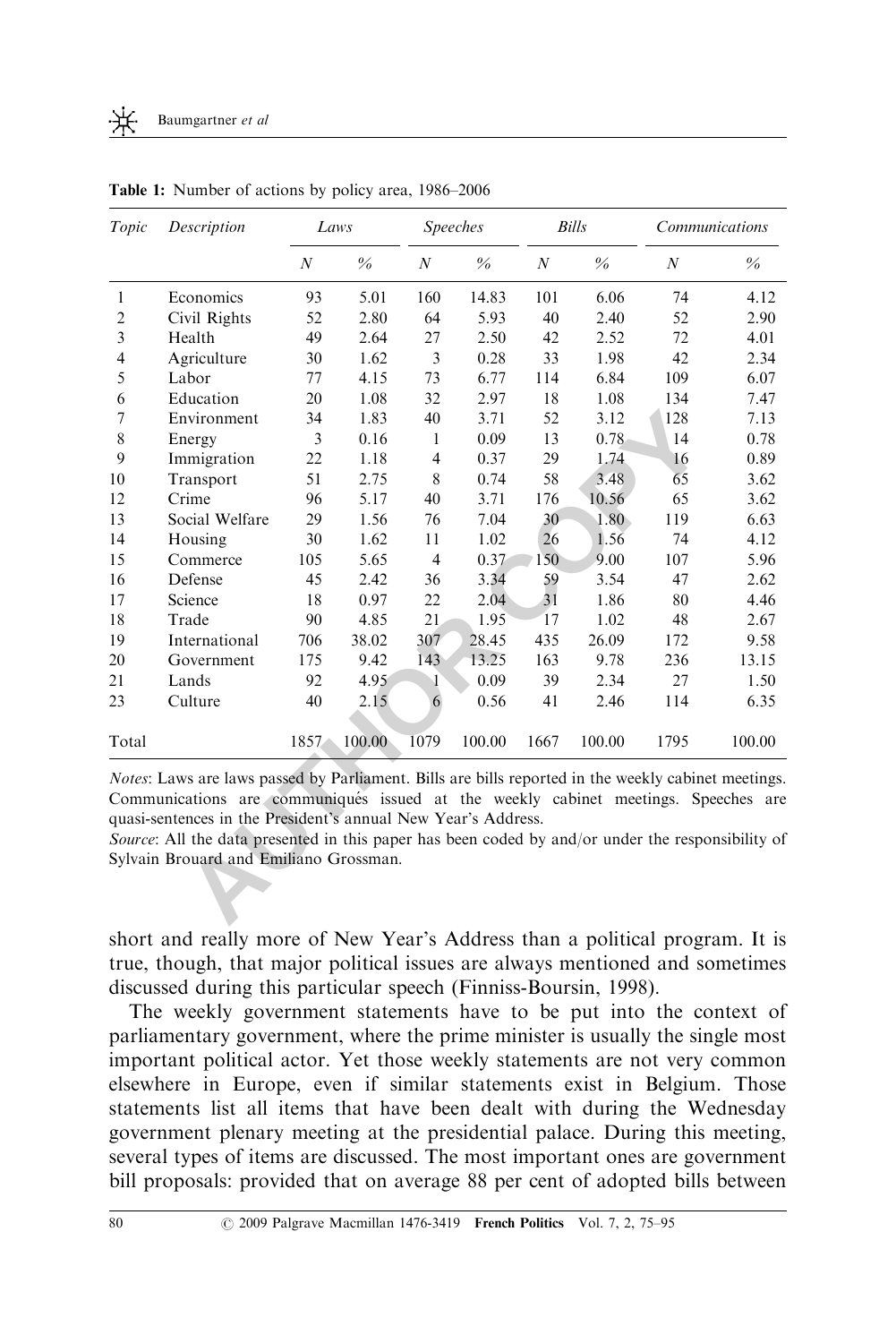1986 and 2006 are government bills, this element is crucial. The second most important item – in quantity – are government statements; these may be issued on any area of policy-making and need not be associated with a particular policy proposal. Finally, two other items are relevant: decrees and ordinances are law-like decisions without direct parliamentary approval.<sup>3</sup> We have excluded decrees and ordinances here because there are relatively few cases.

All items of the four series have been assigned a topic code. The French code book is a translation and adaptation of the original US topic code, developed by Baumgartner and Jones<sup>4</sup> (Baumgartner and Jones, 2002). The French codebook, like its equivalents in the United States and elsewhere, contains 21 general topics, which are on average sub-divided into 10 or more subcategories. This leads to a total of 250 topic codes. For the purpose of the agenda comparisons in this paper, we will limit the analysis to the 21 more general topic codes.

In order to account for the relative (in-)stability of every agenda, Figure 1 displays the period-to-period correlations in issue attention for each of the four data sets presented in Table 1. A period here is defined as a year except in those cases when the Government shifts in partisan control, in which case the period corresponds to those months of control by a single majority. For each period, then, we simply calculate the correlation in relative (percentage) attention across the 21 topic categories with the period before. If important shifts occur



Figure 1: Year-to-year correlations in policy attention, 1986–2006.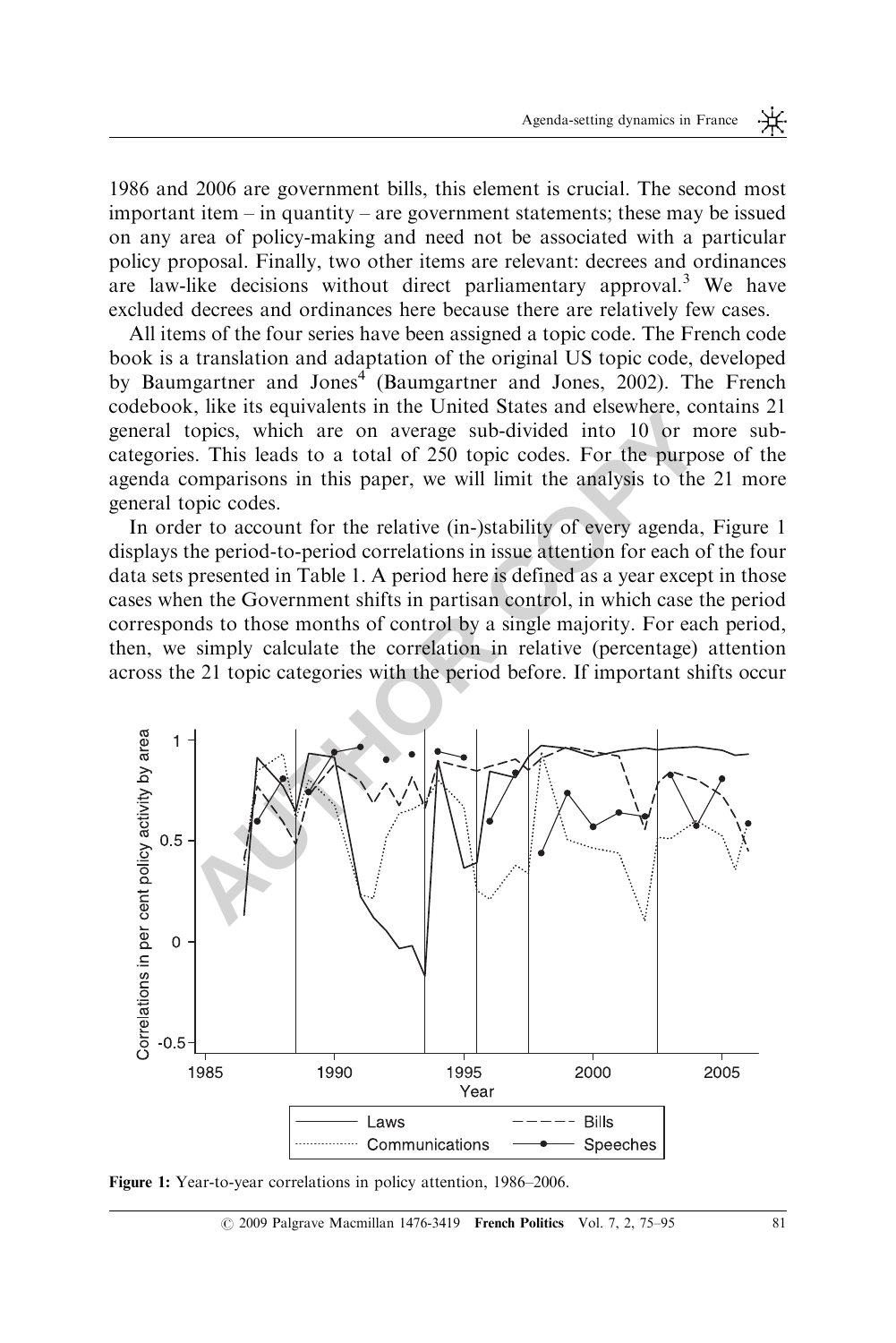in the policy agenda, these correlations will be low; if there is high stability, the correlations will be high. If the patterns of stability vs change correspond to shifts in partisan control, this will be obvious by different correlations in those periods where governments changed in control from Left to Right. Figure 1 represents these series.<sup>5</sup> We have added vertical lines for each change in electoral majority following general elections (1988, 1993, 1997 and 2002), as well as the presidential election and resulting government change of 1995, when Jacques Chirac replaced François Mitterrand (1995). If partisan shifts drive the policy agenda, the periods immediately following these changes should show much lower correlations than the periods of partisan stability.

wer correlations than the penotis of partistan stations, the constant the penotis or product of particular unambiguous patterns, but also that the shifts we do observe ically related to electoral shifts. Figure 1 shows tha A cursory look at the stability of each series shows that it will be difficult to identify unambiguous patterns, but also that the shifts we do observe are not systematically related to electoral shifts. Figure 1 shows that periods of relative instability (for example the early 1990s) contrast with periods of relative stability (for example the late 1990s). The early 1990s appear to be a period of particularly strong change, where each government regularly renewed its own legislative agenda – see, for instance, Rocard from 1990 to 1991. During this period, moreover, government changes have a particularly strong impact, too. After an 'all-time low' during the Balladur government in late 1993, the correlations go up again. There are significant differences across the four series, with some more inertial than others, but there are surprisingly few systematic effects of shifts in partisan control.

Table 2 presents the correlations between different agendas: in those periods with significant legislation on the topic of health care, for example, do we also see more speeches, bills and communications on that same topic? The correlations are all positive between the four agendas. So change in attention allocation to topics in one agenda is associated with change in the same direction in other agendas. Nonetheless, the closeness of the association between agendas varies according to the agendas. The highest correlation, 0.76, is between laws and bills; given that on average about 88 per cent of adopted laws result from government bills, this is unsurprising. Yet, it also shows that the government does not completely determine the law making agenda; MPs

|                 | Laws | Bills | <i>Communications</i> | <i>Speeches</i> |
|-----------------|------|-------|-----------------------|-----------------|
| Laws            | 1.00 | __    |                       |                 |
| <b>Bills</b>    | 0.76 | 1.00  |                       |                 |
| Communications  | 0.35 | 0.38  | 1.00                  |                 |
| <b>Speeches</b> | 0.49 | 0.42  | 0.21                  | 1.00            |

Table 2: Correlations among various political agendas in France, 1986–2006.

*Notes:*  $N=630$ . Correlations are between the number of actions in each of the 21 issue areas for each year of a government.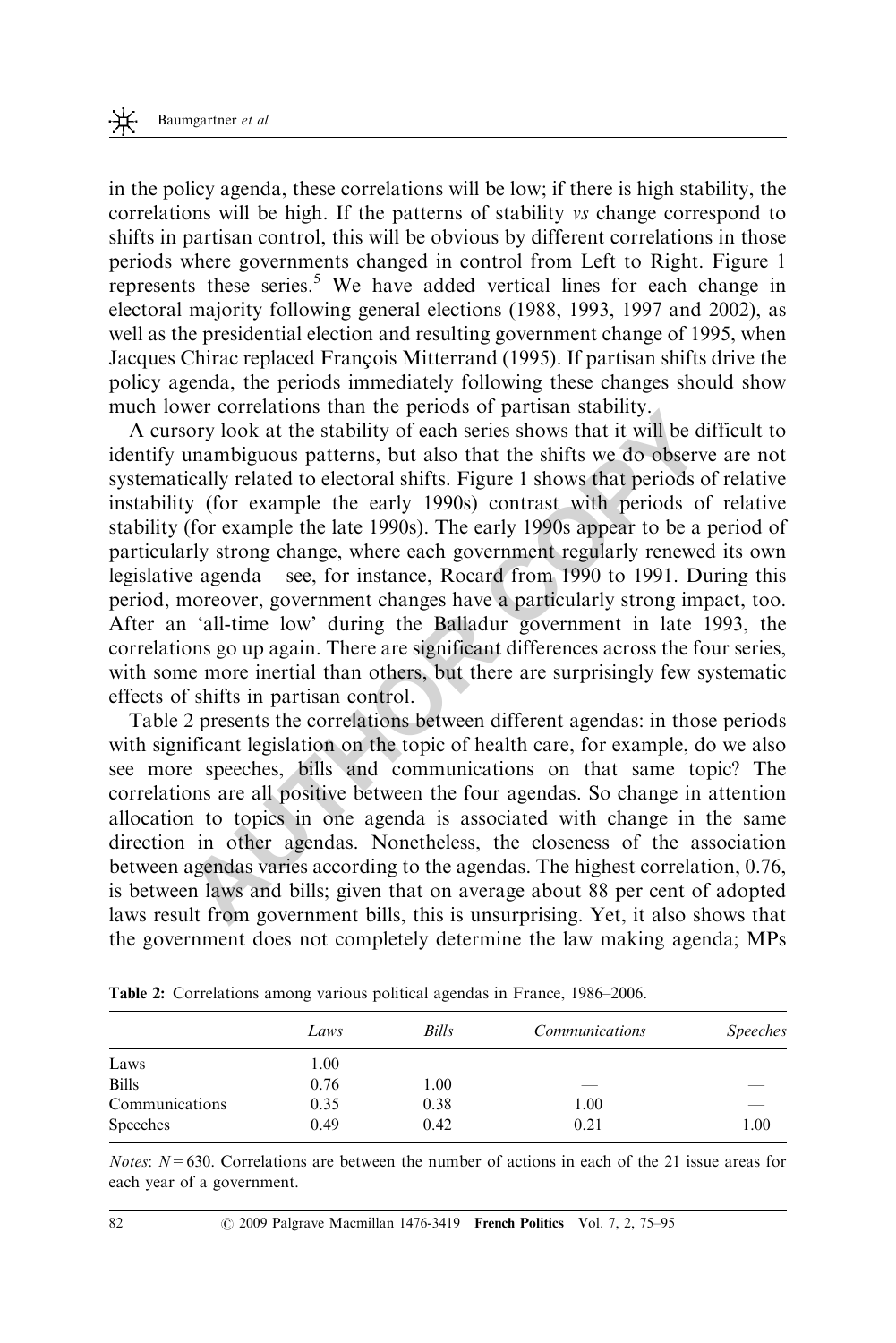can follow a different agenda than that proposed by the government, even if there is a high correlation.

Correlations are much weaker with the two other agendas. Government communications clearly do not reflect the legislative program, but appear to respond to other objectives. Speeches' correlation is higher, but still very low. Finally, it is interesting to note the New Year's Addresses (Speeches) and Communications correlate very weakly. Given that the speech takes place once a year and that communications are issued on a weekly basis, this is hardly surprising, either.

Eventually, the different 'agendas' will have to be compared systematically and confronted with newspaper data, partisan programs and other elements to study the relative permeability to outside influence of each of those agendas. This will help us to understand the degree of 'friction' that characterizes a particular agenda (Jones et al, 2009). This first glance at the data has shown that there is considerable variation in attention over time as well as between agendas and that these shifts do not appear to be linked only to electoral shifts. In the next section, we will look more specifically at the ways in which partisanship and elections influence the relative structure of agenda setting.

# Left-Wing and Right-Wing Issues?

The time the selection and the selection of a selection the selection in the distribution of the selection in the selection of the selection of the selection of the selection of the selection of the selection of the select In order to look at the presence of specific left-wing or right-wing patterns in agenda setting, we have to take into account several potential settings and circumstances. It is true that certain policy areas are more associated with leftwing politics and others with right-wing politics. Historically, in many countries, defense politics has rather been a right-wing issue, whereas reforms in education or labor policy have been seen to be more characteristic of leftwing governments.<sup>6</sup> However, while it may be true that these perceptions exist, $^7$  it is obvious that left-wing governments also have to deal with defense issues and that conservative governments have to adopt bills on labor. As mentioned in the introductory section, the specificity of parties in terms of governmental agenda setting is subject to debate. Therefore, before looking at partisan patterns in our different agendas, we will first try to determine whether government changes do in fact have a visible impact on agenda setting. In the second half of this section we will look at the evolution of attention in individual policy sectors.

#### Aggregate Patterns

Table 3 looks at year-to-year correlations of the general structure of agenda setting. Entries show the correlations in the percentage of activity across 21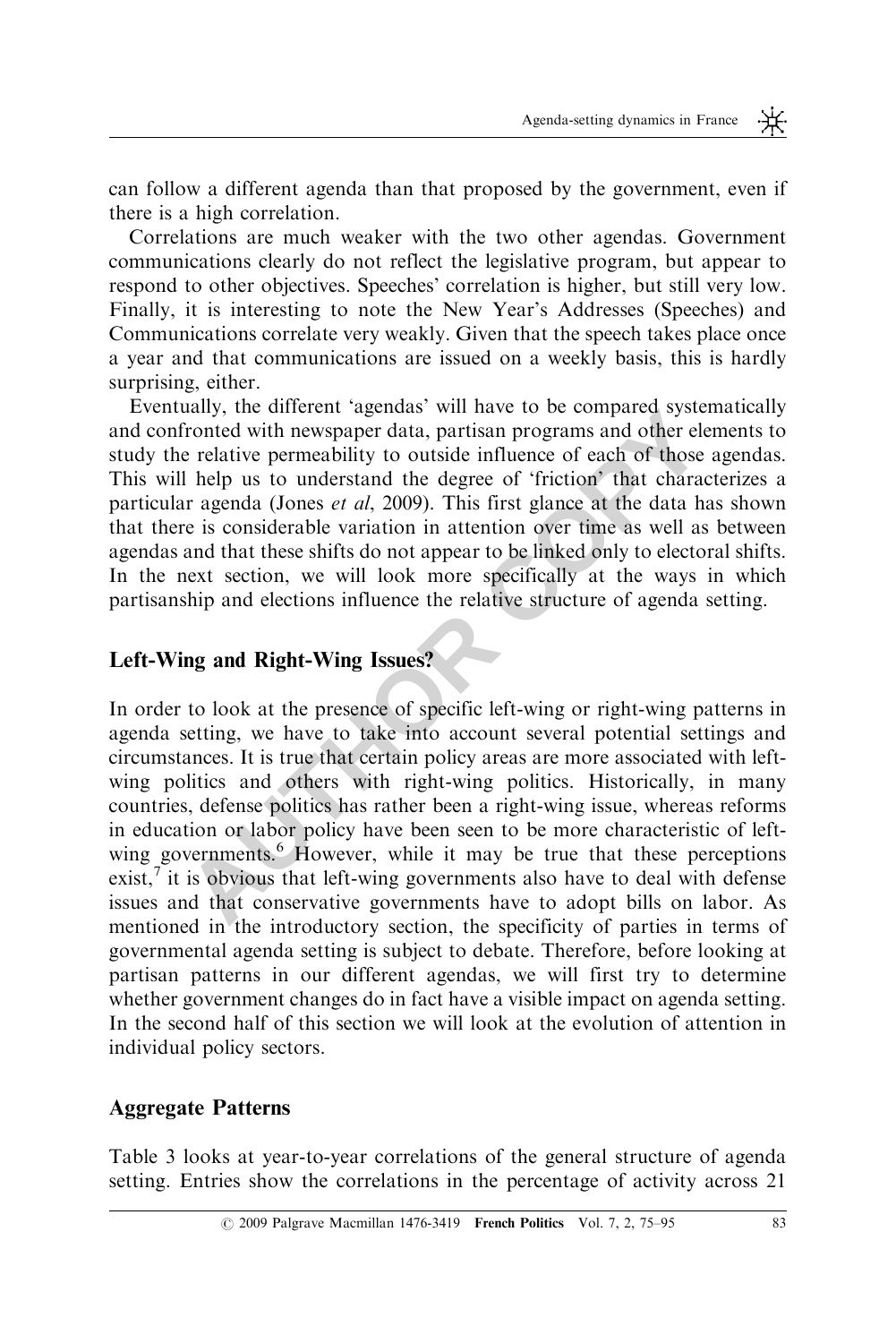issue-areas from year to year. Overall correlations are in the right-most columns. The Partisan shift columns show the correlations separately for those periods characterized or not by a change in Left/Right control of either the presidency or the government. The New prime minister columns show the correlations for those periods in which there was a continuing prime minister separately from those where there was a new prime minister, even of the same party. The number of observations is listed at the bottom. N's are the 21 issueareas times 29 periods, with one period per year for each prime minister separately.

3 shows that government ranages and majoring so also so and solven that impact in the expected direction. New governments want terence with preceding governments by shifting political attenes and de-emphasizing issues that Table 3 shows that government changes and majority changes do also have a significant impact in the expected direction. New governments want to stress their difference with preceding governments by shifting political attention to new issues and de-emphasizing issues that were important before. Yet the effects are not straightforward and they are not very strong. Somewhat surprisingly, government changes appear to have a slightly stronger impact than majority changes. Overall the data show little impact for partisan shifts, in particular when this is compared with the arrival of a new prime minister even of the same party. Finally, we adapt the same perspective for the Presidential New Years' Addresses (Table 4). They seem not to be strongly influenced by either government, majority changes or divided government. Even when there is a change of institutional balance (towards divided government or towards unified government vs the *status quo* in the institutional balance), presidential attention shifts only slightly. This is less surprising as the president has always tried to cultivate an image beyond partisanship. The main drop in year-to-year correlation occurs when the presidency changed hands from F. Mitterrand to J. Chirac.

Yet, although the aggregate effects may be small, this does not mean that differences are insignificant on individual issues. Therefore, the rest of this section will discuss the importance of left-right sector-level differences for the complete period, that is, for all entries between 1986 and 2006. Tables 5 and 6 present two of our different series splitting Left and Right presidential or legislative majorities. Without going into the specifics of the French political

|                   |         | Partisan shift? |      | New prime minister? | Overall |      |      |
|-------------------|---------|-----------------|------|---------------------|---------|------|------|
|                   | $N_{O}$ | Yes             | Diff | No                  | Yes     | Diff |      |
| Laws              | 0.72    | 0.65            | 0.07 | 0.78                | 0.56    | 0.22 | 0.71 |
| <b>Bills</b>      | 0.76    | 0.65            | 0.11 | 0.79                | 0.66    | 0.13 | 0.72 |
| <b>Statements</b> | 0.57    | 0.48            | 0.09 | 0.55                | 0.48    | 0.07 | 0.55 |
| N                 | 483     | 126             |      | 420                 | 189     |      | 609  |

Table 3: Year-to-year correlations in areas of policy activity, 1986–2006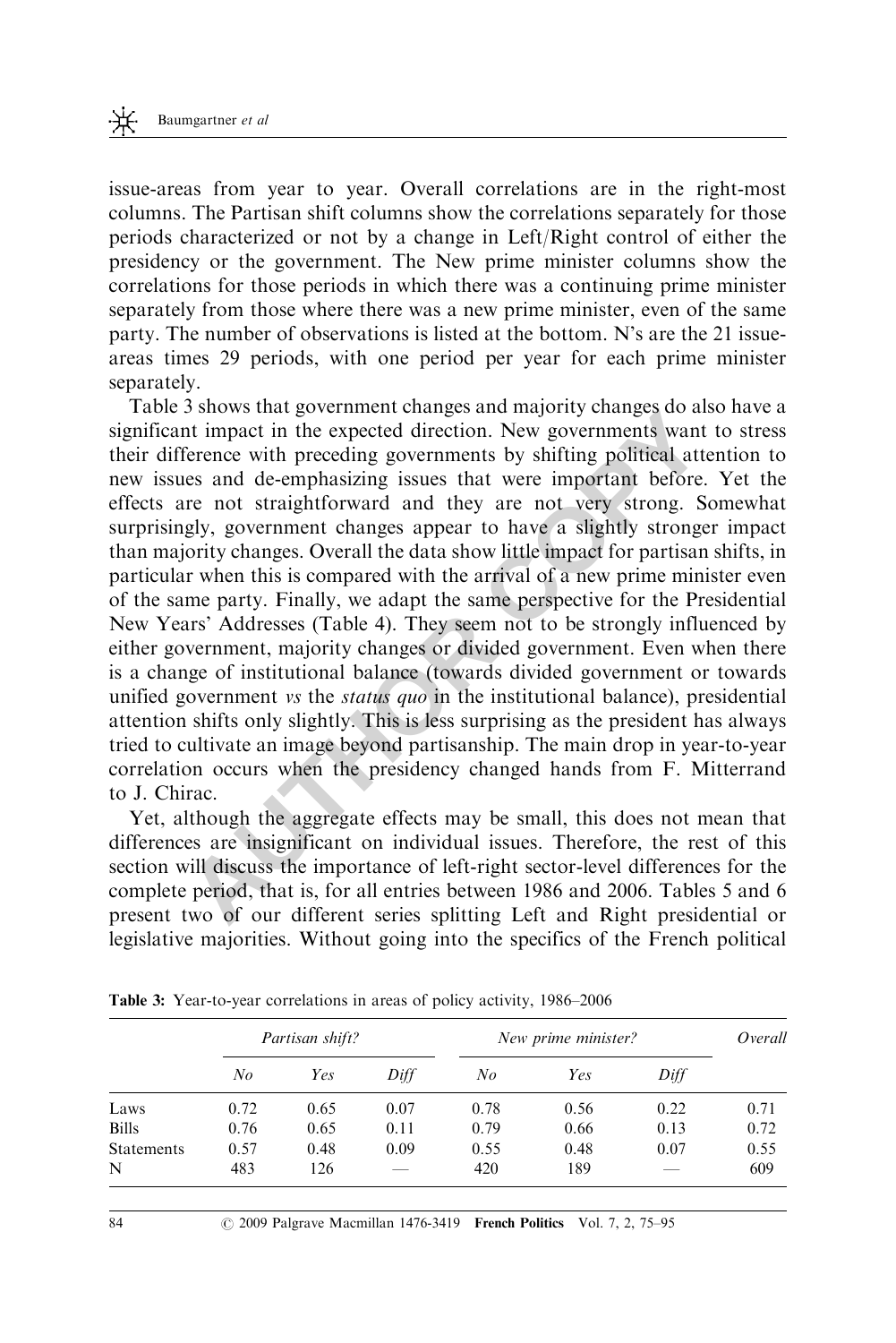|                                                                                                        |                                                                                                                               |                             | 0.75<br>420                     |  |
|--------------------------------------------------------------------------------------------------------|-------------------------------------------------------------------------------------------------------------------------------|-----------------------------|---------------------------------|--|
|                                                                                                        |                                                                                                                               | Yes                         | 0.69<br>147                     |  |
|                                                                                                        | New president? New prime minister? Partisan shift in government? Divided government? Change in institutional balance? Overall | $\sqrt{6}$                  | 0.77<br>273                     |  |
|                                                                                                        |                                                                                                                               | Yes                         | 0.70<br>189                     |  |
|                                                                                                        |                                                                                                                               | $\sqrt{6}$                  | 0.79<br>231                     |  |
|                                                                                                        |                                                                                                                               | Yes                         | 0.71<br>126                     |  |
| Table 4: Year-to-year correlations in areas of policy activity in the presidential speeches, 1986-2006 |                                                                                                                               | $\sqrt{N}$                  | 0.79<br>294                     |  |
|                                                                                                        |                                                                                                                               | Yes                         | 0.73<br>210                     |  |
|                                                                                                        |                                                                                                                               | $\mathcal{N}_{\mathcal{O}}$ | 0.76<br>210                     |  |
|                                                                                                        |                                                                                                                               | Yes                         | 0.60<br>42                      |  |
|                                                                                                        |                                                                                                                               | $\sqrt{6}$                  | 378                             |  |
|                                                                                                        |                                                                                                                               |                             | Speeches 0.76<br>$\overline{z}$ |  |

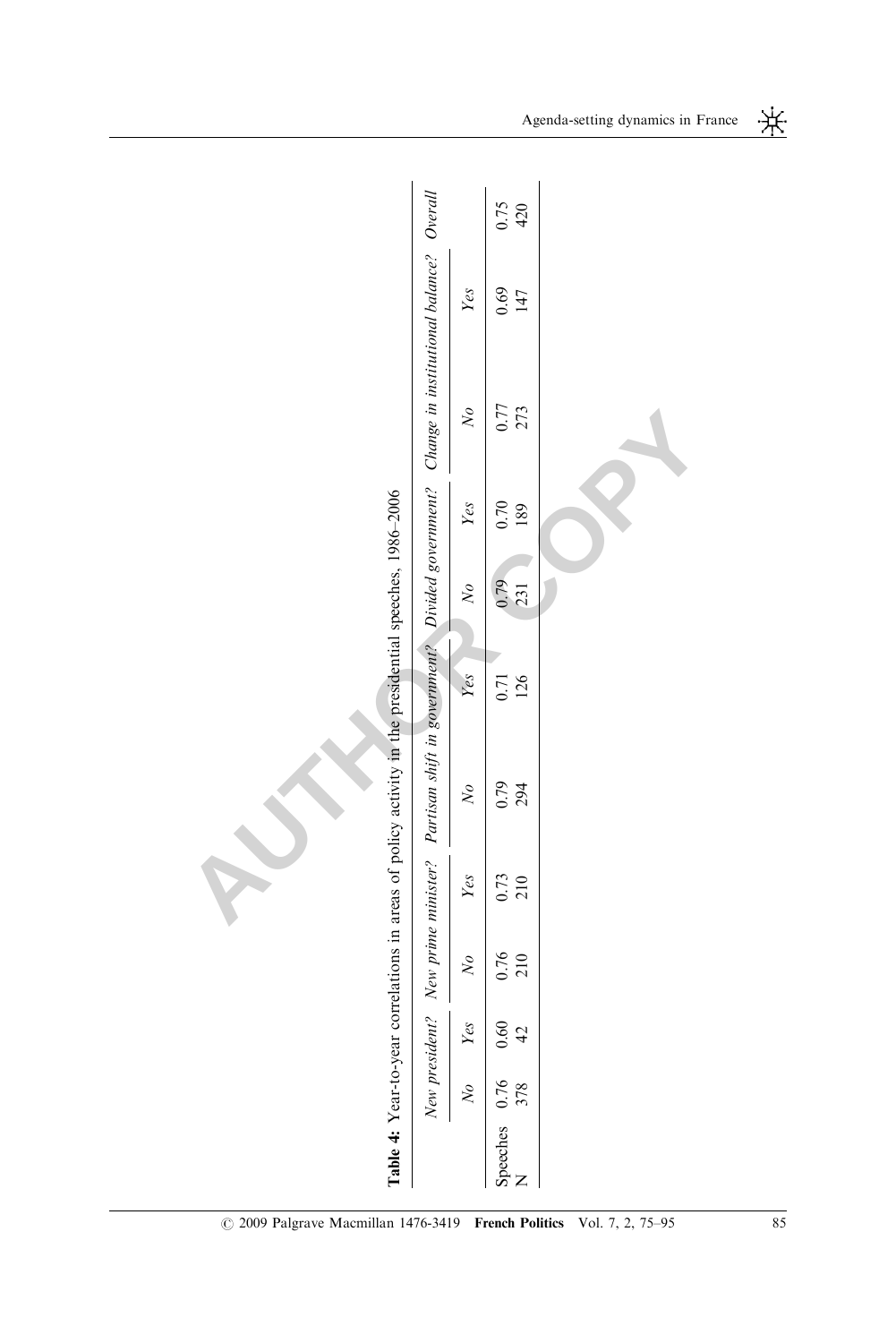system, we simply recall that the most important election is that of the president, but that the president is hardly powerful without a favourable majority in the Assemblée nationale, France's lower chamber. During cohabitation, that is opposing legislative and presidential majorities, it is the former that prevails.<sup>8</sup>

Table 5 provides the proportion of attention as measured by statutes. We are thus looking here at the outcome of partisan preferences. Provided that it takes between several months and several years to adopt a bill, it is, of course, difficult to interpret differences between camps. Yet, it is true that given the close to complete control of the parliamentary agenda by the French government, $9$  the latter is free to propose particular bills when it best suits it, rather than following the particular cycle of legislative procedure. Therefore, it can be argued that in the French case<sup>10</sup> the legislative agenda well represents government preferences. This also confirmed by the correlation between bills and laws (see Table 2).

A first result of Table 5 is that the number of significant differences is extremely low even if we adopt a relaxed assumption of significance  $(p<0.10)$ . Owing to space restrictions, the table does not present information concerning the significance of all possible combinations, but only with regard to the first column (Left president, Left government). This is, however, the most appropriate baseline as it allows a clear test of whether shared or Right control causes a systematic difference in the political agenda as compared to those periods when there is unified Left government.

Compete control of the partialmentary agenta by the<br>ener,<sup>9</sup> the latter is free to propose particular bills when it best and following the particular cycle of legislative procedure. There rgued that in the French case<sup>10</sup> In fact, the *only* consistently significant left-right cleavage that we find concerns environmental policy. After the first cohabitation (1986–1988), the environment becomes very prominent in the laws agenda, certainly for the first time in French politics. The left-wing government's heightened attention to the environment under Mitterrand's presidency coincides with the first electoral successes of the ecologists, who emerged as a direct electoral threat to the socialists in parallel with the enduring divisions among the ecologists and between them and the Socialists, and the subsequent electoral decline of the Greens, subsequent governments, whether of the left or the right, never returned the issue to its previous level of prominence in spite of the participation of the Green party in the government of Lionel Jospin (1997–2002).

As a consequence, although there is a strong and highly significant differentiation on this issue during the first years of the Mitterrand period, this differentiation faded subsequently.

Other differences point to change over time rather than to partisan differences. For instance, left-wing governments under Mitterrand paid a lot more attention to reforms of the judiciary and the police (Crime) and a lot less to Civil Rights. Attention to economic regulation and commerce (Commerce)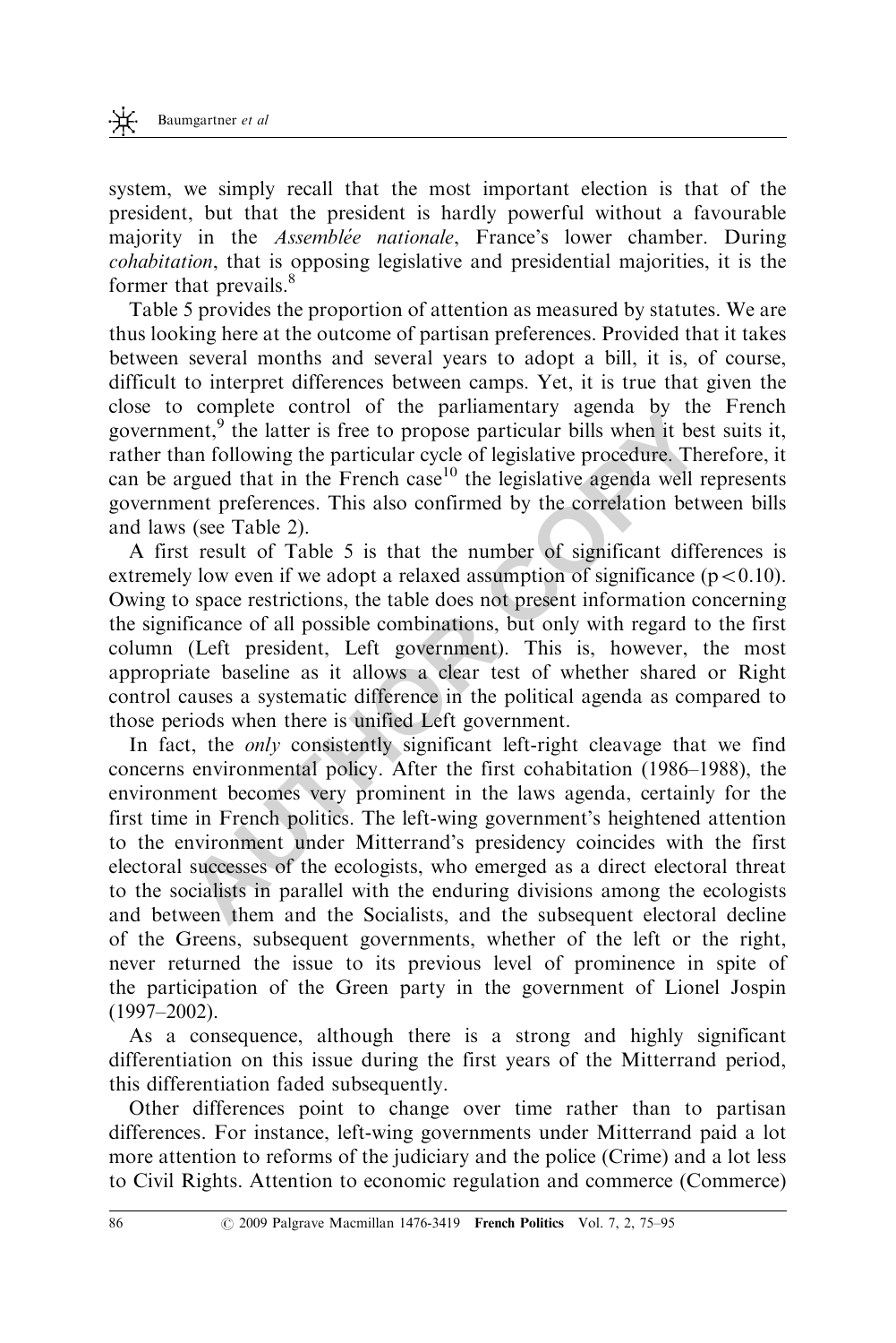

| Topic          | Description         | Total  |        |                | President  |                          |              |                    |                |
|----------------|---------------------|--------|--------|----------------|------------|--------------------------|--------------|--------------------|----------------|
|                |                     |        |        | Mitterrand     |            | Chirac                   |              |                    |                |
|                |                     |        |        |                | Government |                          |              |                    |                |
|                |                     |        | Left   | Right          | Left       | Right                    |              | Significance tests |                |
|                |                     |        | (1)    | (2)            | (3)        | (4)                      | (1):(2)      | (1):(3)            | (1):(4)        |
| $\mathbf{1}$   | Economics           | 5.01   | 4.76   | 6.02           | 4.17       | 5.32                     | 0.35         | 0.20               | 0.69           |
| $\overline{2}$ | Civil Rights        | 2.80   | 1.59   | 1.62           | 3.08       | 4.86                     | 0.67         | 0.03               | 0.39           |
| 3              | Health              | 2.64   | 4.54   | 3.01           | 1.63       | 1.62                     | 0.14         | 0.06               | 0.06           |
| $\overline{4}$ | Agriculture         | 1.62   | 2.72   | 1.62           | 0.72       | 1.62                     | 0.65         | 0.41               | 0.17           |
| 5              | Labor               | 4.15   | 4.54   | 3.24           | 4.53       | 4.17                     | 0.36         | 0.65               | 0.62           |
| 6              | Education           | 1.08   | 1.13   | 1.39           | 1.27       | 0.46                     | 0.24         | 0.41               | 0.42           |
| 7              | Environment         | 1.83   | 3.63   | 0.93           | 1.45       | 1.39                     | 0.002        | 0.004              | 0.003          |
| 8              | Energy              | 0.16   | 0.23   |                | 0.36       |                          | 0.35         | 0.35               | 0.65           |
| 9              | Immigration         | 1.18   | 1.36   | 1.39           | 1.27       | 0.69                     | 0.76         | 0.31               | 0.93           |
| 10             | Transport           | 2.75   | 2.72   | 3.24           | 2.54       | 2.55                     | 0.31         | 0.49               | 0.26           |
| 12             | Crime               | 5.17   | 7.03   | 6.48           | 3.80       | 3.70                     | 0.79         | 0.01               | 0.08           |
| 13             | Social Welfare      | 1.56   | 2.27   | 0.69           | 2.17       | 0.93                     | 0.17         | 0.55               | 0.38           |
| 14             | Housing             | 1.62   | 1.59   | 1.85           | 1.63       | 1.39                     | 0.59         | 0.68               | 0.81           |
| 15             | Commerce            | 5.65   | 7.71   | 7.18           | 4.71       | 3.24                     | 0.84         | 0.01               | 0.05           |
| 16             | Defense             | 2.42   | 2.72   | 2.08           | 2.72       | 2.08                     | 0.32         | 0.32               | 0.39           |
| 17             | Science             | 0.97   | 1.59   | 0.69           | 0.91       | 0.69                     | 0.22         | 0.30               | 0.27           |
| 18             | Trade               | 4.85   | 4.08   | 3.24           | 5.80       | 6.02                     | 0.83         | 0.16               | 0.28           |
| 19             | International       | 38.02  | 28.80  | 35.19          | 42.93      | 43.98                    | 0.14         | 0.003              | 0.006          |
| 20             | Government          | 9.42   | 9.07   | 12.04          | 8.88       | 7.87                     | 0.66         | 0.20               | 0.19           |
| 21             | Lands               | 4.95   | 6.12   | 5.56           | 3.44       | 5.09                     | 0.21         | 0.22               | 0.04           |
| 23             | Culture             | 2.15   | 1.81   | 2.55           | 1.99       | 2.31                     | 0.45         | 0.73               | 0.81           |
| Total          |                     | 100.00 | 100.00 | 100.00         | 100.00     | 100.00                   |              |                    |                |
|                | Number of laws      | 1857   | 441    | 432            | 552        | 432                      |              |                    |                |
|                | Number of periods   | 30     | 9      | $\overline{7}$ | 6          | 8                        |              |                    |                |
|                | Number not sig.     |        |        |                |            |                          | 20           | 15                 | 15             |
|                | Number $sig < 0.10$ |        |        |                |            | $\equiv$                 | $\mathbf{1}$ | 6                  | 6              |
|                | Number $sig < 0.05$ |        |        |                |            | $\overline{\phantom{0}}$ | $\mathbf{1}$ | 5                  | $\overline{4}$ |
|                | Number $sig < 0.01$ |        |        |                |            |                          | 1            | $\overline{2}$     | $\overline{c}$ |

Table 5: Areas of law-making activity by president and cohabitation status, 1986–2006

Notes: The percents reported are the percent of all laws in the entire period as defined by the column headers and are the same as reported in Table 1. Significance tests are done on the basis of the percent of laws in each year. Significant difference  $(p<0.10)$  are in bold.

diminished on both sides over time, while it increased with regard to foreign affairs (International), which especially concerns bilateral agreements. Finally, there is a difference in the relative importance of Social Welfare that extends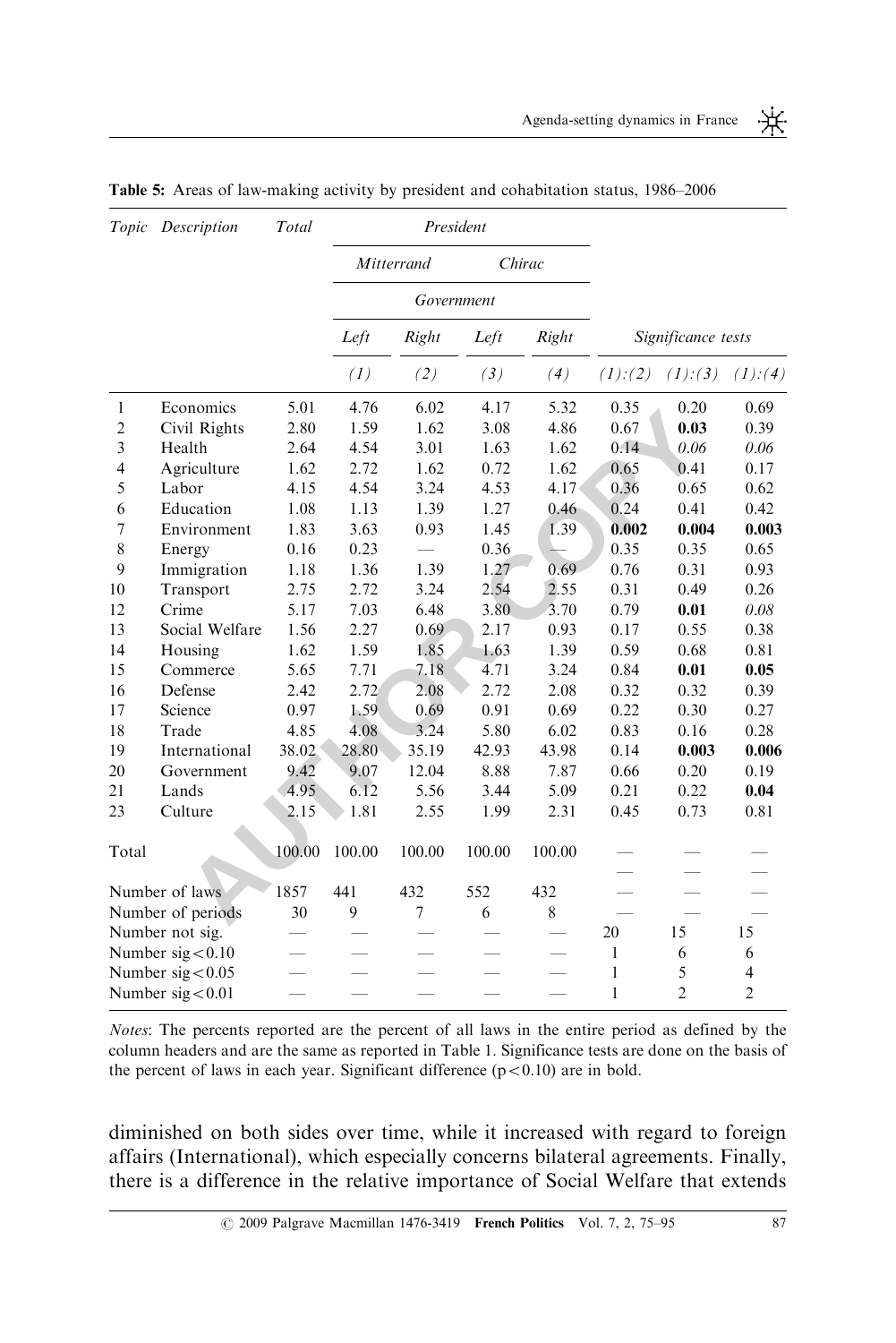over both periods. The difference is in the expected direction – the Left cares more for this issue than the Right, even if the relationship is not statistically significant.

In sum, differences in issue attention appear to be less associated with legislative majorities than with presidential incumbents. This may be explained by the greater importance of the president in the executive, during 'normal' times, that is, in the absence of divided majorities. Yet, it is also true that the president always heads the Council of ministers and, thus, all major issues are discussed in his presence, even under divided majorities. Moreover, it has generally been accepted under the Fifthth Republic that the President is to play an important role in the 'domaines réservés,' that is foreign affairs and defense, whatever his political color.

Yet, the results presented in Table 5 are not straightforward: whereas differences are significant on crime, the relation is not as expected. Governments under Mitterrand appear to have cared more about crime than governments under Chirac. Only the environment appears as a left-wing issues and this is limited to the first half or our period only. Moreover, Chirac appears to have had a much stronger interest for international affairs than Mitterrand. And this is the single most important difference in this table.

been accepted unter the Finith Republic that the Freshoeni and the Finith Nepthelm train tole in the 'domaines réservés,' that is foreign affairs and c risis political color.<br>
A results presented in Table 5 are not straigh Hence, the main conclusion of Table 5 is the relative insignificance of partisan preferences for the adoption of laws. The fact that the legislative majority has hardly any impact clearly points to the partisan neutrality hypothesis. Moreover, the relative insignificance of partisan preferences may also characterize the presidential differences, provided that the significant differences are in the 'wrong' direction and remains beyond the cases of unified and divided government. More can be explained by the evolving dynamics of political issues generally than by shifts in partisan control.

We now turn to government statements. Rather than analyzing all agendas in turn, we stick to the *most different* agenda, that is the one with the lowest correlation to adopted laws. The data in Table 6 is presented exactly as in Table 5.

The results are not fundamentally different in that they do not confirm the existence of strong left-right patterns in government statements. Yet, the existing differences are to be found in areas other than in the law agenda and they are also more widely distributed.

There are significant differences in the area of Labor. The number of statements in this area was significantly higher for the Left under the Mitterrand presidency. This number was lower under cohabitation and during the Chirac years. A different evolution is evident for macroeconomic policies. The attention to this issue changed but remained similar in term of partisanship. Both left-wing and right-wing governments dedicated a similar level attention to macroeconomic policies during the Mitterrand years and they both significantly diminished that level during the Chirac years. But it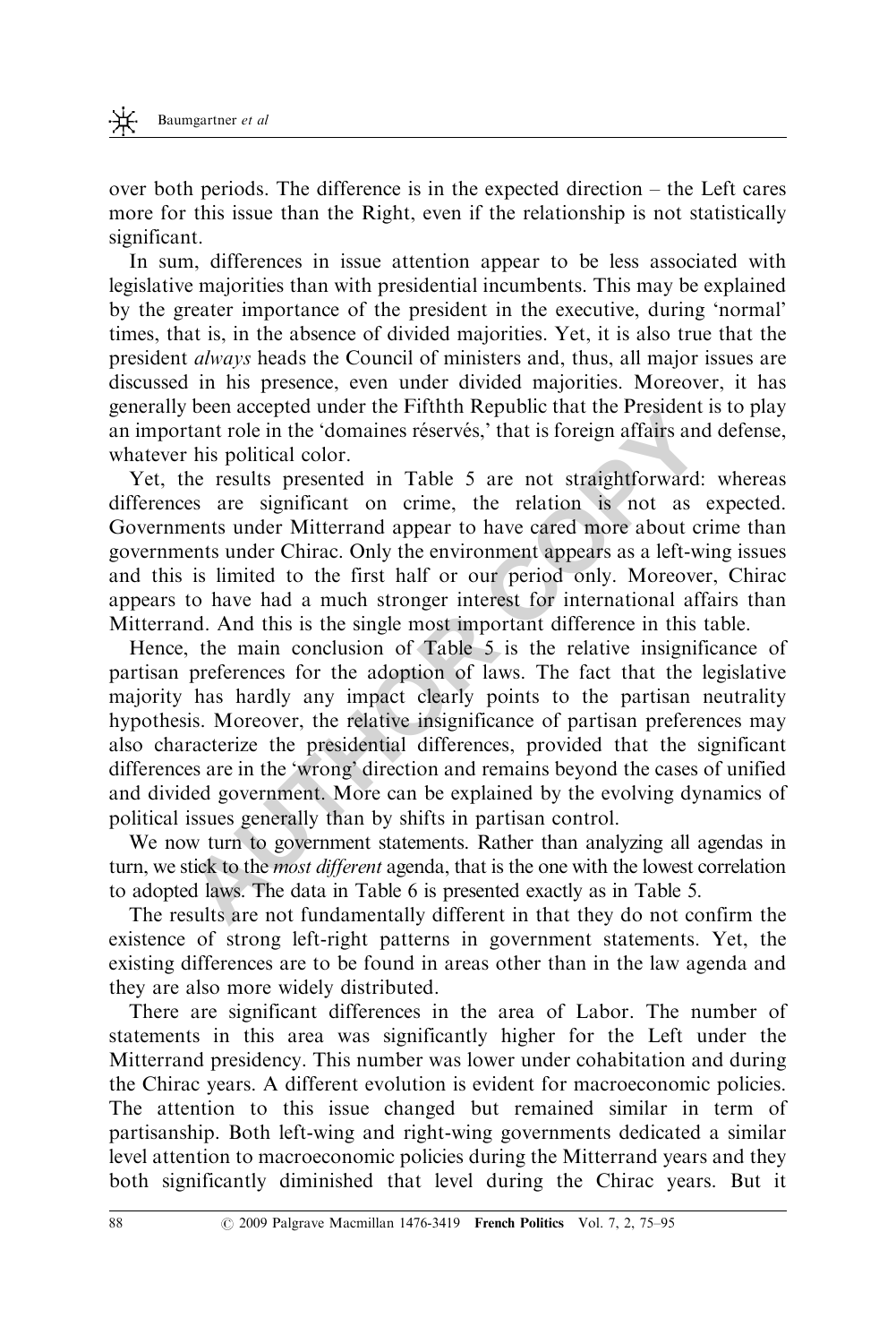| -<br>- |  |
|--------|--|
|        |  |

| Topic          | Description           | Total  |               |                | President  |        |                |                               |                |
|----------------|-----------------------|--------|---------------|----------------|------------|--------|----------------|-------------------------------|----------------|
|                |                       |        |               | Mitterrand     |            | Chirac |                |                               |                |
|                |                       |        |               |                | Government |        |                |                               |                |
|                |                       |        | Left          | Right          | Left       | Right  |                | Significance tests            |                |
|                |                       |        | (1)           | (2)            | (3)        | (4)    |                | $(1):(2)$ $(1):(3)$ $(1):(4)$ |                |
| $\mathbf{1}$   | Economics             | 4.12   | 5.50          | 6.13           | 2.35       | 2.04   | 0.48           | 0.01                          | 0.00           |
| $\overline{c}$ | Civil Rights          | 2.90   | 2.43          | 1.60           | 3.76       | 3.90   | 0.62           | 0.54                          | 0.44           |
| 3              | Health                | 4.01   | 2.43          | 3.20           | 3.76       | 6.28   | 0.28           | 0.43                          | 0.02           |
| 4              | Agriculture           | 2.34   | 1.13          | 0.80           | 1.41       | 4.92   | 0.29           | 0.99                          | 0.03           |
| 5              | Labor                 | 6.07   | 8.58          | 5.07           | 4.23       | 4.75   | 0.01           | 0.00                          | 0.02           |
| 6              | Education             | 7.47   | 7.77          | 6.40           | 10.80      | 6.62   | 0.62           | 0.04                          | 0.83           |
| 7              | Environment           | 7.13   | 6.63          | 7.20           | 7.98       | 7.30   | 0.55           | 0.45                          | 0.71           |
| 8              | Energy                | 0.78   | 0.97          | 0.53           | 0.00       | 1.02   | 0.97           | 0.04                          | 0.92           |
| 9              | Immigration           | 0.89   | 0.65          | 0.53           | 0.94       | 1.36   | 0.84           | 0.88                          | 0.13           |
| 10             | Transport             | 3.62   | 4.05          | 2.67           | 2.82       | 4.07   | 0.21           | 0.28                          | 0.94           |
| 12             | Crime                 | 3.62   | 3.24          | 2.93           | 3.76       | 4.41   | 0.56           | 0.99                          | 0.74           |
| 13             | Social Welfare        | 6.63   | 5.83          | 5.07           | 7.98       | 7.98   | 0.96           | 0.20                          | 0.04           |
| 14             | Housing               | 4.12   | 4.05          | 3.73           | 3.29       | 4.75   | 0.54           | 0.95                          | 0.46           |
| 15             | Commerce              | 5.96   | 6.47          | 6.67           | 7.51       | 4.41   | 0.49           | 0.17                          | 0.44           |
| 16             | Defense               | 2.62   | 2.10          | 2.13           | 1.88       | 3.74   | 0.84           | 0.56                          | 0.24           |
| 17             | Science               | 4.46   | 7.12          | 2.93           | 2.35       | 3.40   | 0.12           | 0.03                          | 0.16           |
| 18             | Trade                 | 2.67   | 3.07          | 4.00           | 3.29       | 1.19   | 0.41           | 0.93                          | 0.02           |
| 19             | International         | 9.58   | 7.93          | 15.73          | 7.98       | 7.98   | 0.00           | 0.97                          | 0.48           |
| 20             | Government            | 13.15. | 13.27         | 15.73          | 13.15      | 11.38  | 0.81           | 0.60                          | 0.12           |
| 21             | Lands                 | 1.50   | 1.94          | 2.13           | 1.41       | 0.68   | 0.96           | 0.80                          | 0.13           |
| 23             | Culture               | 6.35   | 4.85          | 4.80           | 9.39       | 7.81   | 0.87           | 0.08                          | 0.05           |
| Total          |                       |        | 100.00 100.00 | 100.00         | 100.00     | 100.00 |                |                               |                |
|                | Number of communiqués | 1,795  | 618           | 375            | 589        | 213    |                |                               |                |
|                | Number of periods     | 30     | 9             | $\overline{7}$ | 6          | 8      |                |                               |                |
|                | Number not sig.       |        |               |                |            |        | 19             | 17                            | 14             |
|                | Number $sig < 0.10$   |        |               |                |            |        | $\mathfrak{2}$ | 6                             | $\overline{7}$ |
|                | Number $sig < 0.05$   |        |               |                |            |        | $\overline{2}$ | 5                             | $\overline{7}$ |
|                | Number $sig < 0.01$   |        |               |                |            |        | 1              | 1                             | 1              |
|                |                       |        |               |                |            |        |                |                               |                |

Table 6: Areas of government communications by president and cohabitation status, 1986–2006

Notes: The percents reported are the percent of all communiqués issued by the Council of Ministers in the entire period and are the same as reported in Table 1. Significance tests are done on the basis of the percent of laws in each year. Significant difference  $(p<0.10)$  are in bold.

appears that for the Left education became a more important issue during this same period – in terms of communications.<sup>11</sup> In a similar fashion rightwing governments under the Chirac presidency were comparatively more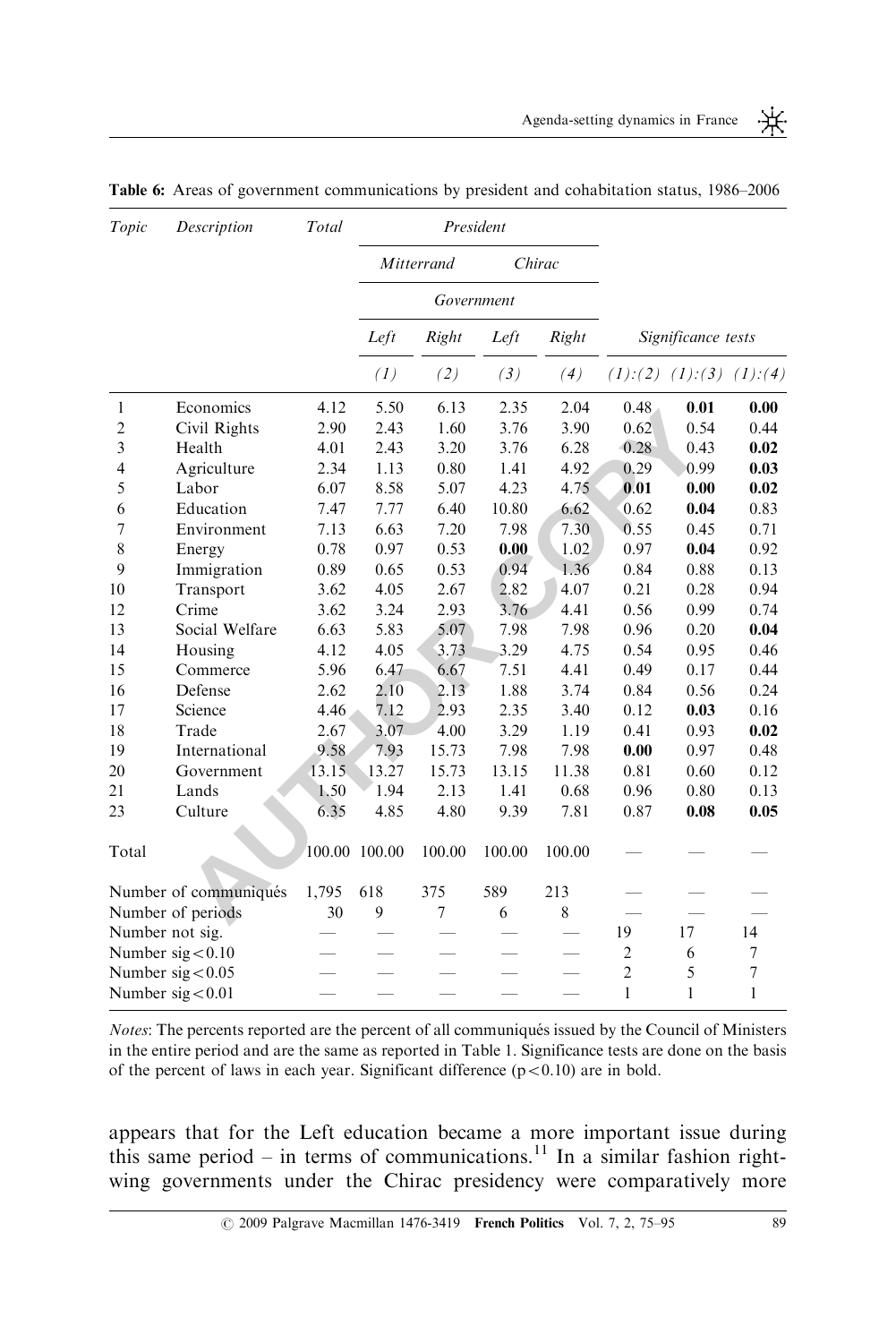present on social welfare than left-wing governments under Mitterrand. It is true that this issue was central, especially to the electoral campaign preceding Chirac's first mandate. Yet, this issue did not become distinctive as the Left apparently adapted to the new situation in terms of attention, matching the number of conservative statements on the issue. There are other minor differences (on science, trade and culture), but these add little to the analysis. All of those span over the two presidential mandates and are hardly systematic.

Entrol presidential control determine the studient of the Function<br>in France. Those few differences that we do bestrve seem more<br>resident than to the government, but we must recall that there<br>idents across the two decades Fundamentally, it is difficult to conclude that partisan shifts in either government or presidential control determine the structure of the political agenda in France. Those few differences that we do observe seem more related to the president than to the government, but we must recall that there are just two presidents across the two decades of our analysis. And those two presidents cover a period of major change. The most important conclusion is thus that governments on the Left and the Right have reacted similarly to change. If anything the relative share of attention has grown closer. Put differently, leftright differentiation appears to be only marginal, no matter which level is taken into account. While presidential differentiation appears to prevail over governmental differentiation, our sample does not allow us to exclude the possibility that this is simply owing to cross-party changes over time.

#### The Evolution of Specific Policy Sectors

Finally, we will look at some individual sectors, to understand the evolution of attention in a more dynamic fashion. We have picked three sectors here: macroeconomic policy, education and the environment. These are the same data that underlie the analyses in the previous section but allow a simpler understanding of the shifts or continuity in attention to a particular policy area that follow from national elections shifting control of government from Left to Right or vice versa. As in the earlier figures, we include vertical lines in each of the graphs corresponding with shifts in partisan control. Each of the figures reports the percentage of all activities associated with the issue-domain, separately for the four agendas we study here. Figure 2 represents attention to the state of the economy.

The figure makes clear that the state of the economy often generates significant attention, especially in presidential speeches, where at several points it alone has accounted for over 20 and even 30 per cent of total attention. Other series are significantly lower, but in no case do we see systematic shifts associated with changes in partisan control, and we see no trends in the data, either. There is much fluctuation, but little systematic variation over time. Figure 3 shows attention to the topic of education.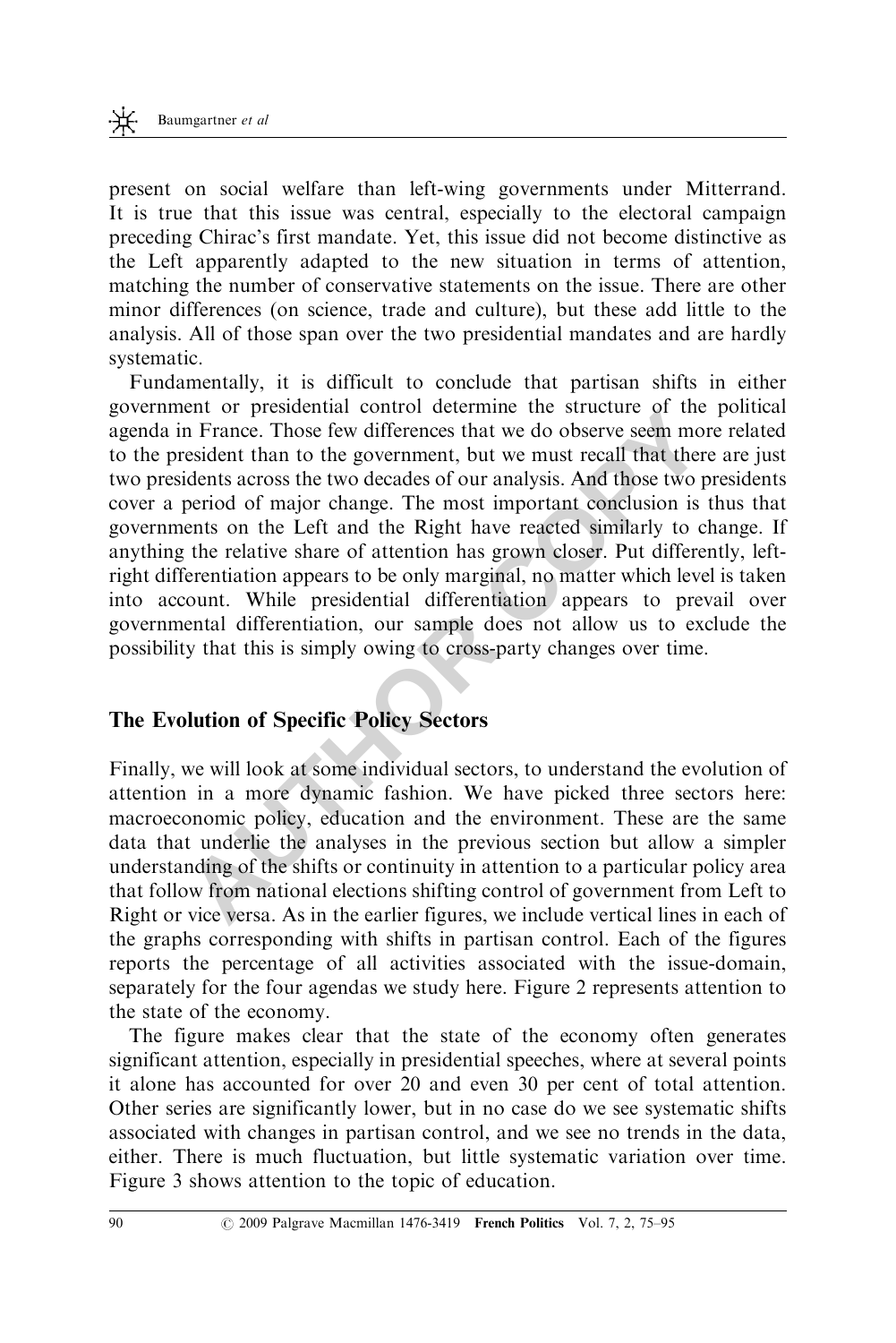Agenda-setting dynamics in France

 $\frac{1}{\sqrt{2}}$ 



Figure 2: Percentage of annual policy-making activities focusing on macroeconomics, 1986–2006.



Figure 3: Percentage of annual policy-making activities focusing on education, 1986–2006.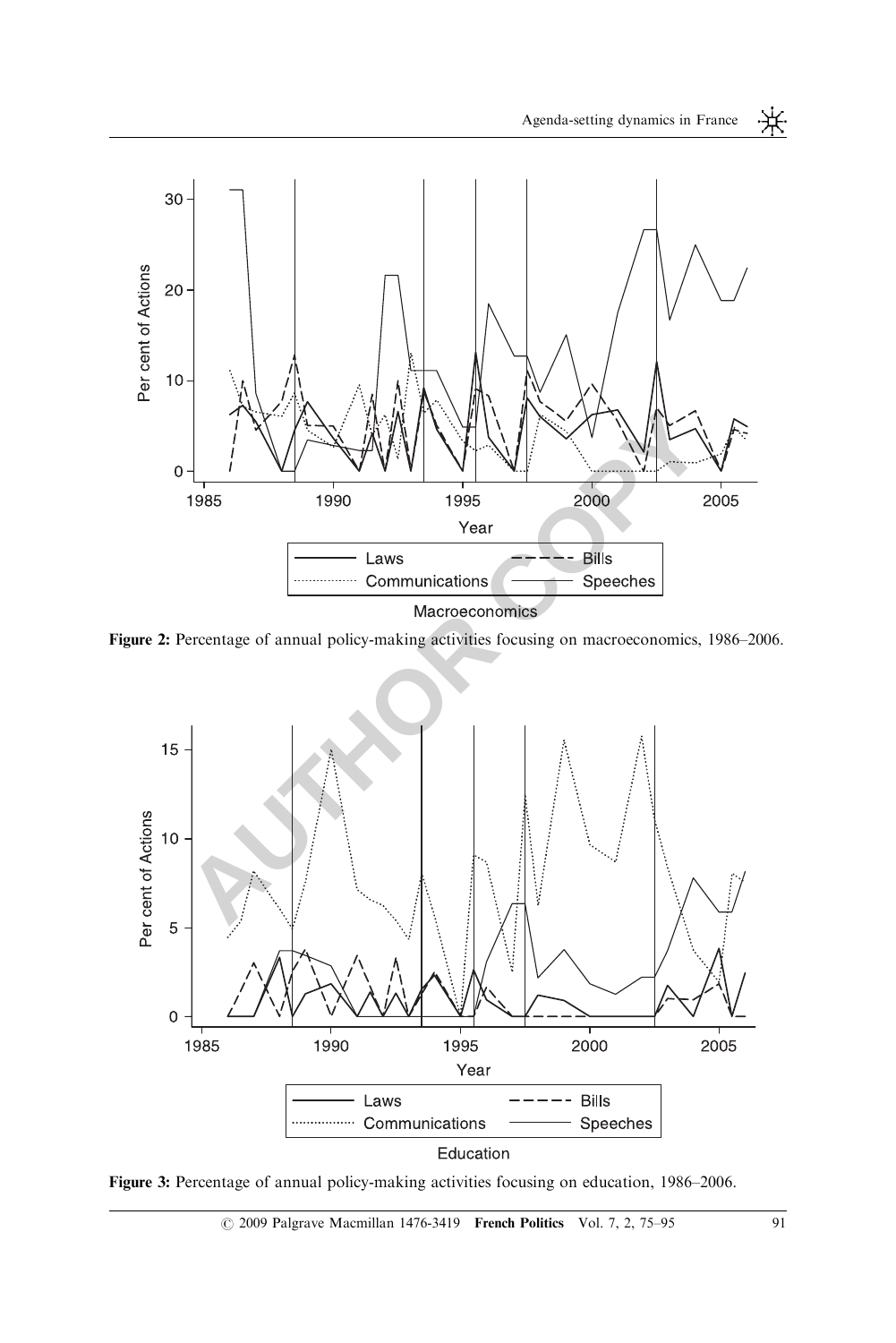



Figure 4: Percentage of annual policy-making activities focusing on environment, 1986–2006.

As in Figure 2, Figure 3 shows substantial differences across the agendas, with education being the object of relatively few law-making activities, but much more speech-making and, especially, communications from the Council of Ministers. As in the previous case, we see substantial variation across the agendas, few clear trends over time, and little impact of partisan shift. Figure 4 looks at attention to the environment.

As in the previous cases, we see substantially more rhetoric associated with the environment than legislative activity, through there were many laws on the topic during the early 1990s, as discussed in relation to Table 5. There are several periods of heightened attention to the issue, and it alone, like macroeconomics, can at times consume as much as 20 per cent of total attention. Similar to the other cases, and consistent with the findings throughout our analysis, we see few clear trends over time, erratic attention and little systematic linkage with shifts in partisan control.

### Conclusion

Estimating the effect of partisanship on attention in four French agendas gives us evidence about the dynamics of political competition in France. Parties generally characterize their opponents as blind to public problems outside their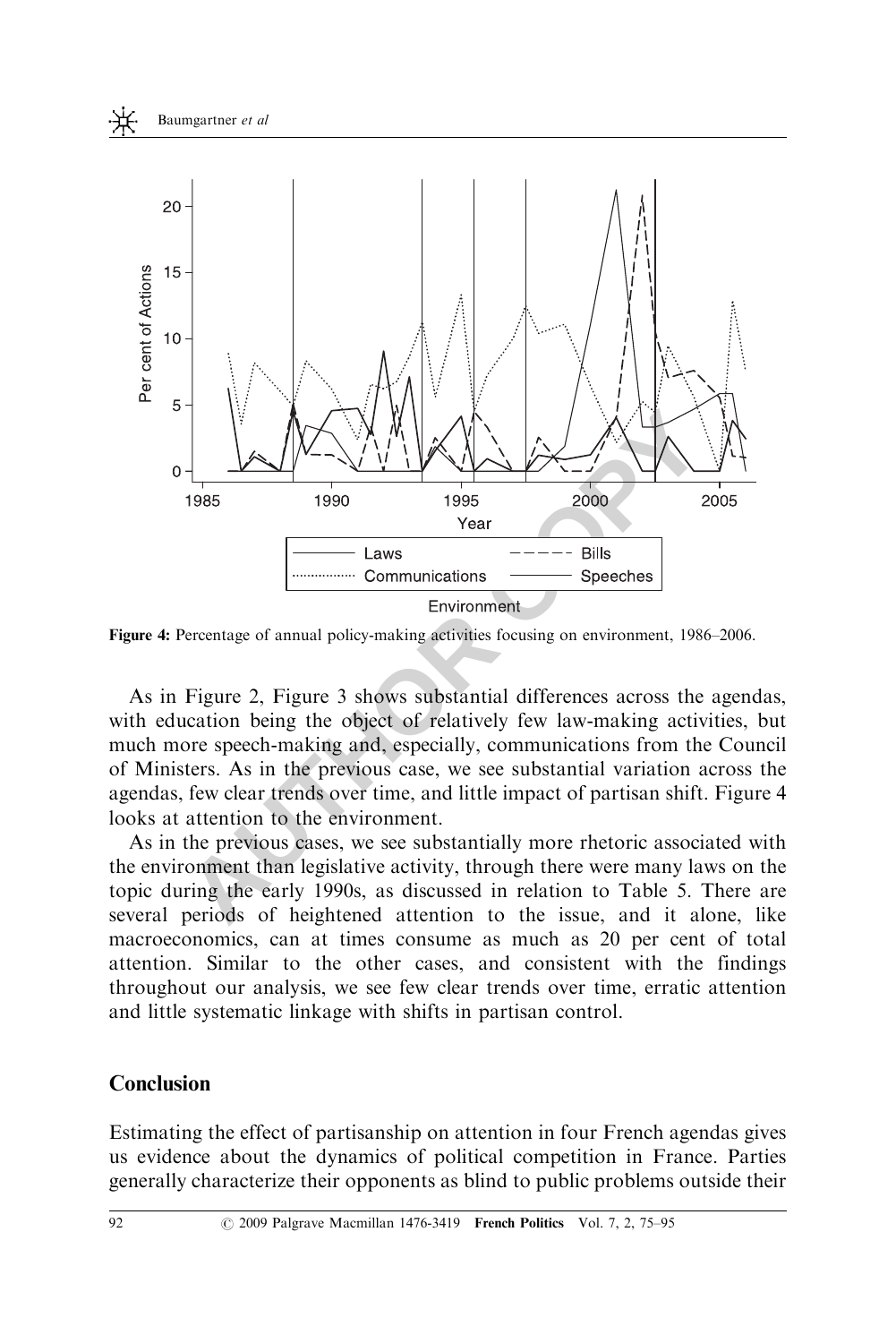and aniount of attention to environmental issues. At least in the<br>sasues are contested. In this logic reside the dynamics of position. Whatever the party, a similar level of attention will be de<br>by issue, only the timing o partisan ideology or clientele base. The underlying idea is that political competition is segmented, with different parties dealing with different problems for different groups. The results presented in this paper underscore that conversely, even in centrifugal political system, political competition is driven by common focus in attention. Different parties draw similar attention to the various policy issues. In such a way, parties do not allow to their opponents to maintain a monopoly on any policy issue. The environment issue exemplifies this idea. Even if left-wing parties are allied with the Greens, as the environment is settled on the agenda, right-wing incumbents dedicate a substantial amount of attention to environmental issues. At least in France, policy issues are contested. In this logic reside the dynamics of political competition. Whatever the party, a similar level of attention will be dedicated to a policy issue, only the timing of the attention may change. In comparing the partisan differentiation and the partisan neutrality hypotheses, our data clearly show that even if partisan shifts have sometimes led to changes in issueattention, far more of the variation is owing to other factors. Newly appointed government ministers want to accomplish things within their jurisdictions. Parties do not want to cede leadership on an issue to their opponents, especially when they are in power. Events cause governments to respond, no matter what their political stripe. So while parties and elections certainly matter, when we look across the board at the full range of activities of the French parliament and executive over more than two decades, we see more shifts between elections than we do across them. Finally, this paper has allowed us to introduce a new data set and approach to the study of policy agendas in the French Fifth Republic but of course we have been able only to scratch the surface of the many questions we will need more time and space to explore in the future.

#### **Notes**

- 1 For a detailed discussion of the different arguments at stake, see Esping-Andersen (1996).
- 2 See the discussion by King and Laver and the authors' reply (G. King and Laver, 1993).
- 3 For a longer and more detailed discussion of executive politics and its evolution in France (cf. Grossman, 2008).
- 4 For the original codebook, see http://www.policyagendas.org. The French codebook is available from the authors on request.
- 5 As there is only one presidential speech per year, this series has several gaps corresponding to those years where there was a shift in government control, and therefore two periods.
- 6 It is those issues that have yielded significant differences in some of the major comparative studies (Blais et al, 1993; Boix, 2000).
- 7 Van den Brug and colleagues recently showed that under some circumstances, voters will vote for left-wing parties in a context of high unemployment and for right-wing parties to fight inflation (Van der Brug et al, 2007).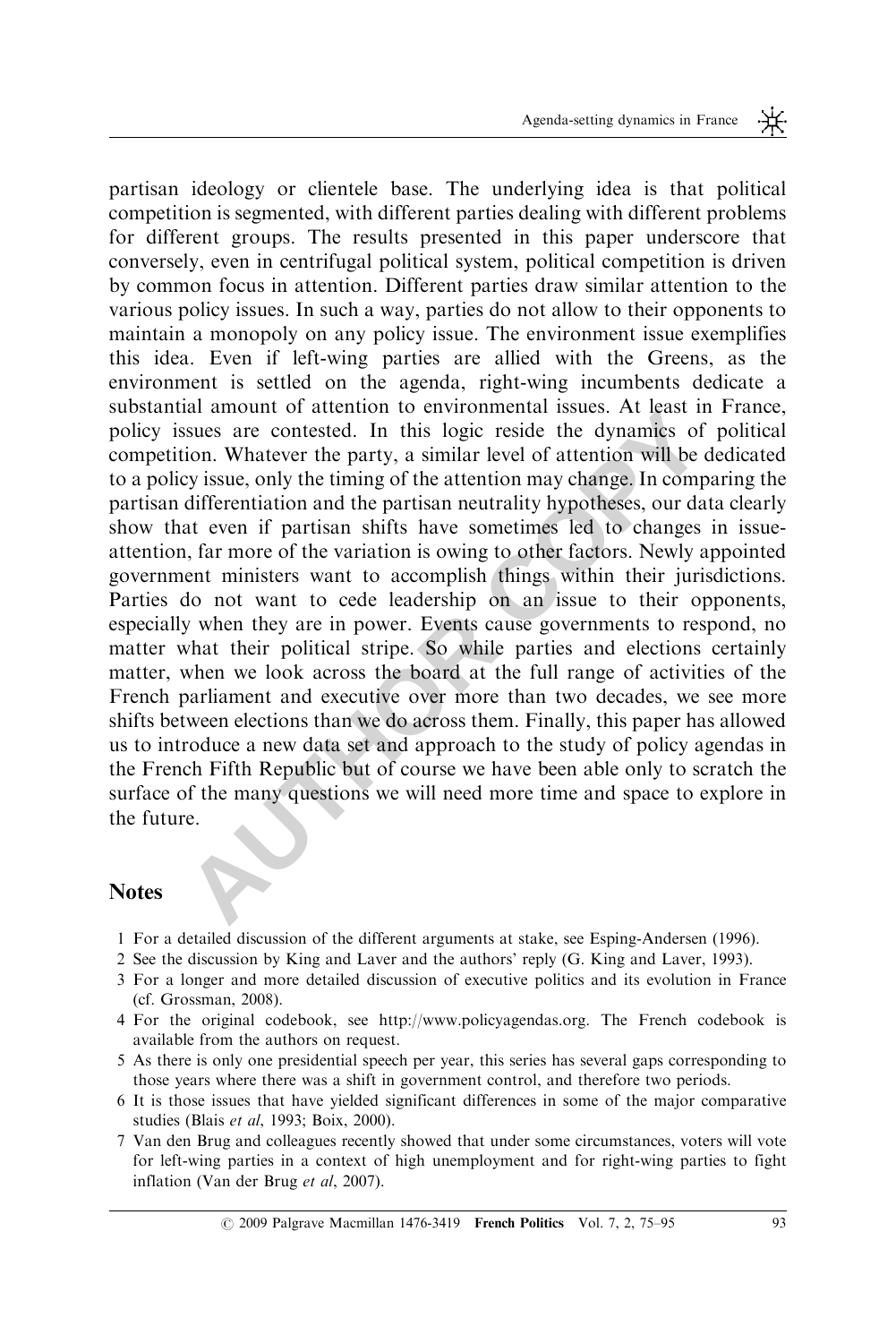- 8 For a more detailed discussion of the French political system, see Elgie (2003) or Brouard et al (2008).
- 9 On this point cf. Brouard (forthcoming) and the vast comparative study directed by Strøm, Müller & Bergman (2003).
- 10 But probably also in other countries with a 'premier-presidential' executive or similar 'executive-legislative relations', such as the United Kingdom (A. King, 1976; Elgie, 1997).
- 11 Education is a highly interesting area as it figures prominently among statements (up to 10.8 per cent), but represents always less than 2 per cent of the legislative load. This is mainly because of the largely regulatory character of most measures in the area of education policy in France.

#### References

- **COPY MOTE SET ALL (2002)** Policy Dynamics. Chicago, IL: University of (1999) Money and majorities in the federal republic of Germany: Evidence federal (30.000) Issue salience, issue ownership, and issue-based vote choice. Baumgartner, F.R. and Jones, B.D. (2002) Policy Dynamics. Chicago, IL: University of Chicago Press.
- Bawn, K. (1999) Money and majorities in the federal republic of Germany: Evidence for a veto players model of government spending. American Journal of Political Science 43(3): 707–736.
- Bélanger, E. (2008) Issue salience, issue ownership, and issue-based vote choice. Electoral Studies 27: 477–491.
- Blais, A., Blake, D. and Dion, S. (1993) Do parties make a difference?: Parties and the size of government in liberal democracies. American Political Science Review 37(1): 40–62.
- Blomqvist, P. and Green-Pedersen, C. (2004) Defeat at home? Issue-ownership and social democratic support in Scandinavia. Government and Opposition 39(4): 587–613.
- Blyth, M. and Katz, R.S. (2005) From catch-all politics to cartelisation: The political economy of the cartel party. West European politics 28(1): 33–60.
- Boix, C. (2000) Partisan governments, the international economy, and macroeconomic policies in advanced nations, 1960–93. World Politics 53(1): 38–73.
- Brouard, S. (forthcoming) The role of French governments in legislative agenda setting. In: B.E. Rash and G. Tsebelis (eds.) The Role of Governments in Legislative Agenda Setting. Oxford: Routledge.
- Brouard, S., Appleton, A. and Mazur, A. (2008) The French Fifth Republic at Fifty. Beyond Stereotypes. Basingstoke, UK: Palgrave.
- Brouard, S. et al (2009) Comparer les productions législatives : Enjeux et méthodes. Revue Internationale de Politique Comparée 16(2).
- Budge, I. and Hofferbert, R.I. (1990) Mandates and policy outputs: US party platforms and federal expenditures. American Political Science Review 84(1): 111–131.
- Cameron, D.R. (1978) The expansion of the public economy: A comparative analysis. American Political Science Review 72(4): 1243–1261.
- Castles, F.G. (1982) The Impact of Parties: Politics and Policies in Democratic Capitalist States. London: Sage Publications.

Castles, F.G. and McKinlay, R.D. (1979) Does politics matter: An analysis of the public welfare commitment in advanced democratic states. European Journal of Political Research 7(2): 169–186. Crouch, C. (2004) Post-Democracy. Cambridge: Polity.

Cutright, P. (1965) Political structure, economic development, and national social security

- programs. American Sociological Review 70(5): 537–550. Elgie, R. (1997) Models of executive politics: A framework for the study of executive power relations in parliamentary and semi-presidential regimes. Political Studies 45(2): 217–231.
- Elgie, R. (2003) Political Institutions in Contemporary France. Oxford, NY: Oxford University Press.
- Esping-Andersen, G. (1996) (ed.) After the Golden Age? Welfare State Dilemmas in a Global Economy. London: Sage.
- Finniss-Boursin, F. (1998) Les Discours de Voeux des Présidents de La République: La France au Fond Des Yeux. Paris: LGDJ/Montchrestien.